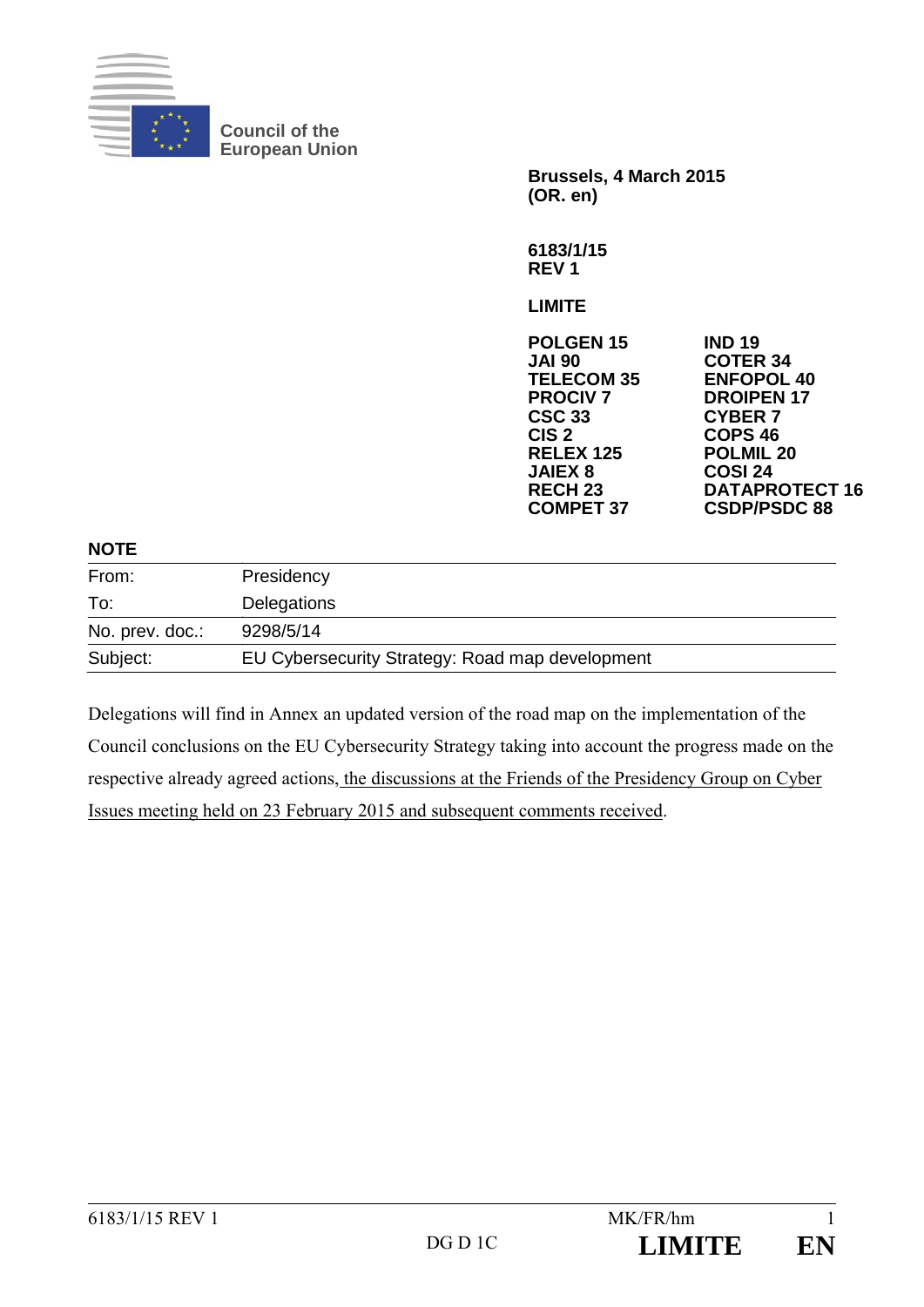| <b>ROADMAP</b>                                                                                                                           |                                                                                                                                                                    |                                                                                                                                   |                                                     |                                                     |  |
|------------------------------------------------------------------------------------------------------------------------------------------|--------------------------------------------------------------------------------------------------------------------------------------------------------------------|-----------------------------------------------------------------------------------------------------------------------------------|-----------------------------------------------------|-----------------------------------------------------|--|
| Field/                                                                                                                                   | <b>ACTIONS</b>                                                                                                                                                     | <b>PROGRESS</b>                                                                                                                   | <b>DUE</b>                                          | Lead/                                               |  |
| <b>Work Strands</b>                                                                                                                      |                                                                                                                                                                    |                                                                                                                                   | <b>DATE</b>                                         | Other Actors <sup>1</sup>                           |  |
| A. Values and<br><b>Prosperity</b>                                                                                                       |                                                                                                                                                                    |                                                                                                                                   |                                                     |                                                     |  |
| 1. Defend a unified and<br>strong position regarding<br>the universal applicability<br>of human rights and                               | Update on the progress of negotiations of the Data<br>$\bullet$<br>Protection Regulation                                                                           | DAPIX WG continues<br>the examination with a<br>view to a timely<br>conclusion of the                                             | June 20142015<br>December 2014                      | <b>Presidency (lead)</b><br><b>MS</b>               |  |
| fundamental freedoms                                                                                                                     | Update on the progress of negotiations of the New<br>$\bullet$<br>Data Protection Directive in the law enforcement<br>sector                                       | negotiationsreaching a<br>general approach on<br>both files.<br><b>ECJ</b> decisions<br>$C-293/12$ , $C-594/12$ ,<br>and C-131/12 | June 2014<br><b>December</b><br>20142015            | <b>Presidency (lead)</b><br><b>MS</b>               |  |
|                                                                                                                                          | Timeline for implementation of the Adoption of<br>$\bullet$<br>Guidelines of Freedom of expression online<br>and Update on progress of implementation<br>$\bullet$ | Adopted on 12 May<br>$2014$ by FAC                                                                                                | <b>COMPLETED</b><br><b>Open</b><br><b>July 2015</b> | <b>EEAS/COHOM</b><br>(lead), MS, COM                |  |
| 2. Promote and protect<br>values and interests within<br>the Union and its external<br>policies related to cyber<br>issues (para. $15$ ) | Follow-upAdoption of Council Conclusions on<br>$\bullet$<br><b>Internet Governance</b><br>Update on the follow-up and implementation<br>$\bullet$                  | Council Conclusions on<br><b>Internet Governance</b><br>were adopted on<br>27/11/14 (16200/14)                                    | <b>COMPLETED</b><br><b>OpenNovember</b><br>2014     | <b>Presidency (lead)</b><br>EEAS, COM, FoP<br>Cyber |  |

**<sup>1</sup>** Within their competences and legal mandates.

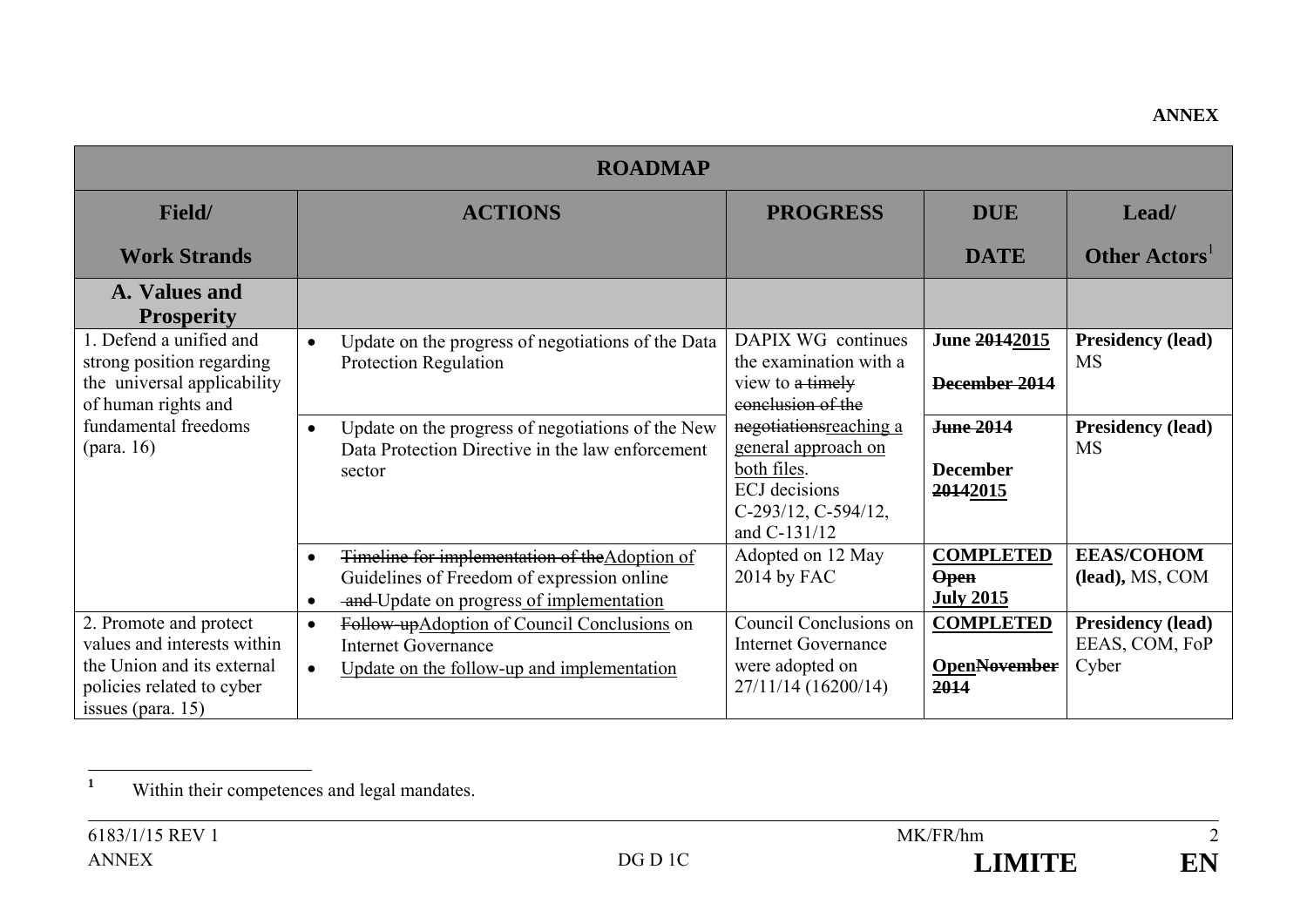| 3. Ensure that all EU<br>citizens are able to access<br>and enjoy benefits of the<br>Internet (para. 19) | Update on the use made of the funds available<br>under the Connecting Europe Facility for<br>broadband roll-out                                                                                 |                                                                | <b>December</b><br>2014July 2015  | <b>COM</b> (lead)                |
|----------------------------------------------------------------------------------------------------------|-------------------------------------------------------------------------------------------------------------------------------------------------------------------------------------------------|----------------------------------------------------------------|-----------------------------------|----------------------------------|
| 4. Cybersecurity is key to<br>protecting the digital<br>economy (para. 23.3)                             | Promote and maintain a high level of network and<br>information security                                                                                                                        | Discussed by FOP on<br>22/09/2014 - EU<br>institutions aspects | <b>Open</b>                       | <b>MS (lead)</b><br>COM, eu-LISA |
|                                                                                                          | Update on the status Adoption of the Electronic<br><b>Identification and other Trust Services</b><br>Regulation, including the timetable for adoption<br>Update on the status of implementation | OJ L 257/73, 28.8.2014                                         | <b>COMPLETED</b><br>July 20142015 | <b>Presidency</b><br>COM, MS     |

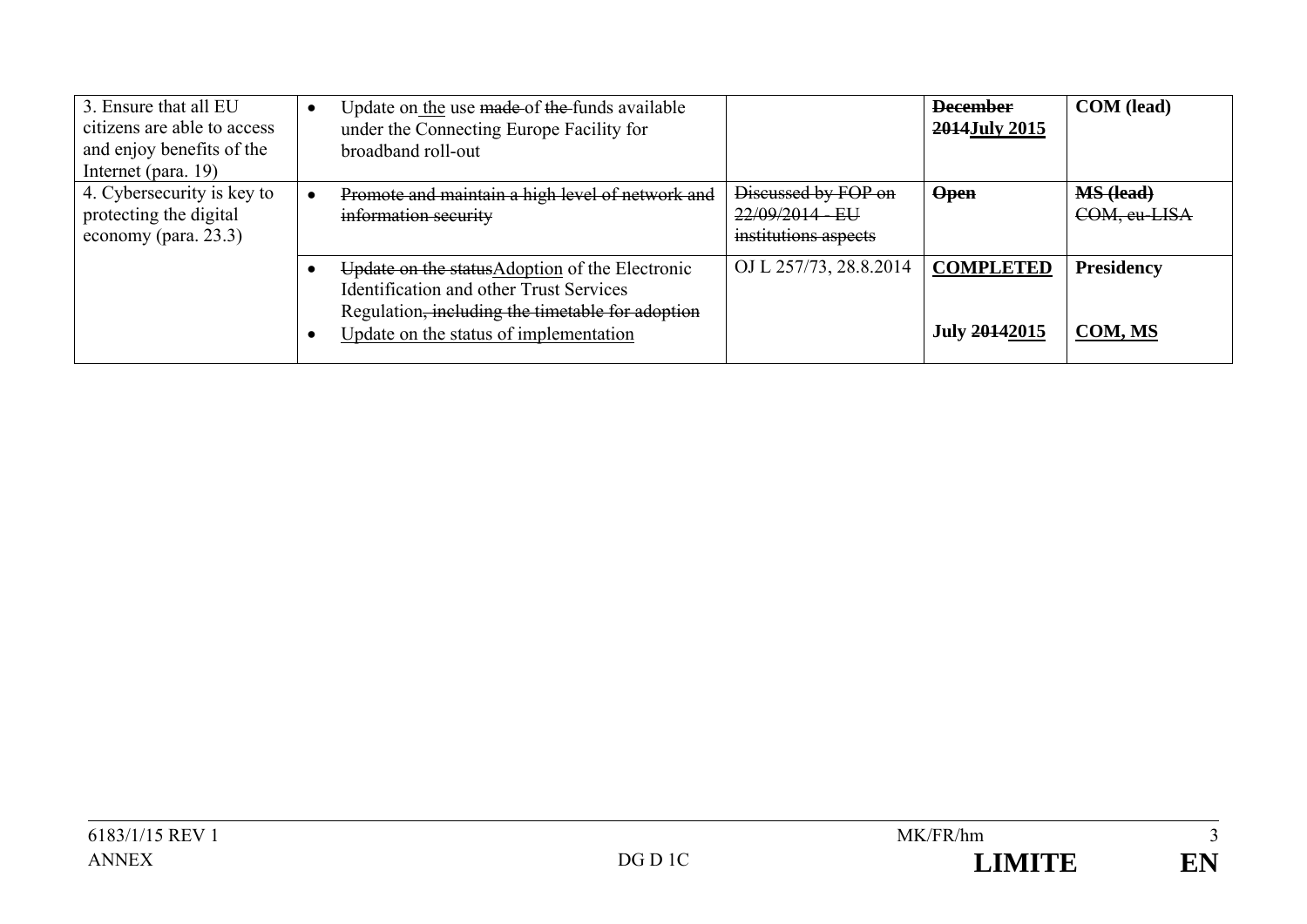| <b>B.</b> Achieving<br><b>Cyber</b><br><b>Resilience</b>                                                                                                |                                                                                                                                                                                                                    |                                                                                                                                          |                                                  |                                             |
|---------------------------------------------------------------------------------------------------------------------------------------------------------|--------------------------------------------------------------------------------------------------------------------------------------------------------------------------------------------------------------------|------------------------------------------------------------------------------------------------------------------------------------------|--------------------------------------------------|---------------------------------------------|
| 1. Proposal for a Directive<br>laying down measures to<br>enhance network and<br>information security across<br>the EU (para. $24$ )                    | Update on the progress of negotiations<br>$\bullet$                                                                                                                                                                | <b>TELECOM WG</b><br>continues the<br>examination.<br>The third informal<br>trilogue is in<br>preparation (doc.<br>16224/14 and 5257/15) | October 2014<br><b>December</b><br>2014July 2015 | <b>Presidency (lead)</b><br><b>MS</b>       |
| 2. Take steps to ensure an<br>efficient national level of<br>Cybersecurity by<br>developing and<br>implementing proper<br>policies, organizational and  | Review the status of their own Cybersecurity<br>$\bullet$<br>Strategies and update on implementation progress,<br>with support from ENISA, where appropriate                                                       | Ongoing work by<br>ENISA on<br>cybersecurity strategies.                                                                                 | Open                                             | <b>MS</b> (lead)<br>Presidency, ENISA       |
| operational capacities in<br>order to protect<br>information systems in<br>cyberspace, in particular<br>those considered to be<br>critical (para. 29.1) | Examine whether outputs from European Public<br>$\bullet$<br>private partnerships such as the NIS Platform<br>could be used to improve the network resilience<br>of MS and of EU institutions, agencies and bodies | NIS platform plenary<br>meeting was held on 25<br>November 2014 in<br><b>Brussels</b>                                                    | <b>OpenDecember</b><br>2014                      | COM (lead)<br>Presidency,<br>ENISA, eu-LISA |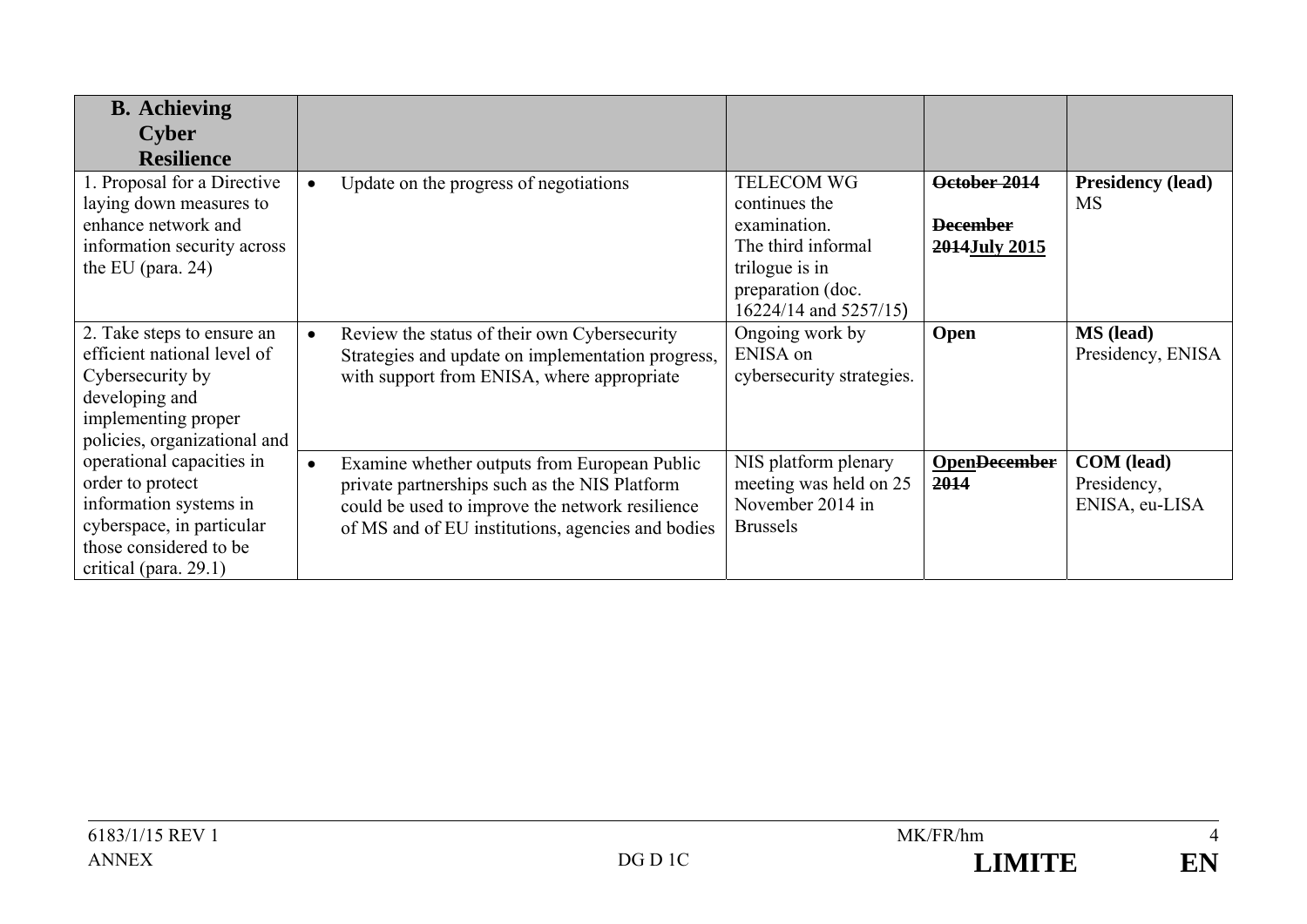| 3. Engagement with<br>industry and academia to<br>stimulate trust as a key<br>component of national | Update on the status of public-private<br>$\bullet$<br>partnerships, in particular involvement of industry<br>and academia | First call in industrial<br>leadership in ICT<br>security has retained 8<br>projects in the area of                                                                                                                                                                                                                                      | <b>November</b><br>20142015   | <b>MS</b> (lead)<br>Presidency, eu-<br><b>LISA</b> |
|-----------------------------------------------------------------------------------------------------|----------------------------------------------------------------------------------------------------------------------------|------------------------------------------------------------------------------------------------------------------------------------------------------------------------------------------------------------------------------------------------------------------------------------------------------------------------------------------|-------------------------------|----------------------------------------------------|
| cybersecurity for instance<br>by setting up PPP (para.<br>29.2)                                     | Update on the work undertaken under Horizon<br>$\bullet$<br>2020                                                           | security-by-design and<br>cryptography.<br>The first call on Digital                                                                                                                                                                                                                                                                     | October 2014<br>2015          | COM (lead)<br><b>MS</b>                            |
|                                                                                                     | Identify and assess the technical obstacles to<br>۰<br>coordination                                                        | Security in Societal<br>Challenge has retained<br><b>7 Secure Societies</b><br>proposals in the area of<br>Privacy, Access control,<br>and Risk management<br>and assurance models.<br>Projects are expected to<br>start in the first half of<br>2015. EP3R has been<br>subsumed into the NIS<br>Platform and does not<br>exist anymore. | <b>September</b><br>2014-2015 | <b>COM</b> (lead)<br>MS, ENISA, eu-<br><b>LISA</b> |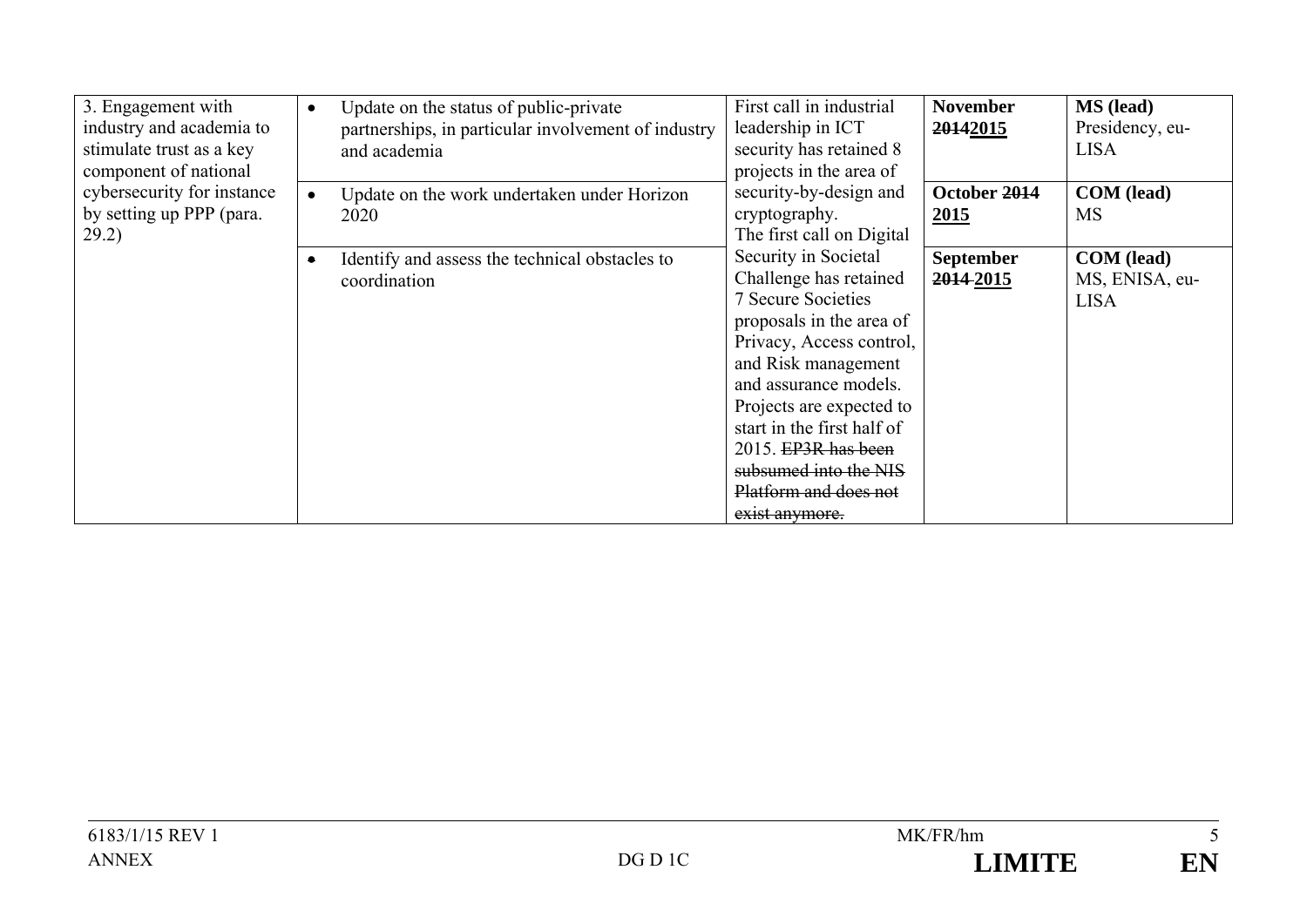| 4. Support awareness<br>raising on the nature of the<br>threats and the<br>fundamentals of good<br>digital practices, at all<br>levels (para. $29.3$ ) | Organise a "Cybersecurity month"<br>$\bullet$<br>Update on outcome<br>$\bullet$<br>Organise a "Cybersecurity championship", where<br>$\bullet$<br>university students will compete in proposing NIS<br>solutions<br>Update on progress of preparation/outcome<br>$\bullet$ | <b>ENISA</b> invited parties<br>to express interest in<br>taking part<br>ENISA's workshop to<br>share ideas took place<br>on 29/4/14                                                                                                                                                      | October 2014<br>2015 December<br>20142015<br>(on outcome)<br><b>September</b><br>20142015<br>(on preparation)<br><b>December</b><br>20142015<br>(on outcome) | ENISA, MS,<br>private sector<br>(joint lead)<br><b>COM, ENISA</b><br>(joint lead) |
|--------------------------------------------------------------------------------------------------------------------------------------------------------|----------------------------------------------------------------------------------------------------------------------------------------------------------------------------------------------------------------------------------------------------------------------------|-------------------------------------------------------------------------------------------------------------------------------------------------------------------------------------------------------------------------------------------------------------------------------------------|--------------------------------------------------------------------------------------------------------------------------------------------------------------|-----------------------------------------------------------------------------------|
| 5. Foster pan-European<br>cybersecurity cooperation,<br>in particular by enhancing<br>pan-European<br>cybersecurity exercises<br>(para. 29.5)          | Present suggestions how to take this issue forward<br>$\bullet$                                                                                                                                                                                                            | The 3rd pan-European<br>Exercise - Cyber<br>Europe 2014 was<br>carried out. Update was<br>provided to FOP on<br>$22/09/14$ .<br>1 <sup>st</sup> IPCR Exercise<br>"Crisis Response<br>2014", (Based on Cyber<br>Europe 2014), was held<br>in Brussels on 27<br>November 2014<br>(15776/14) | <b>December</b><br>2014July 2015                                                                                                                             | Presidency,<br><b>ENISA, MS (joint</b><br>lead)                                   |
| 6. Cybersecurity issues in<br>light of ongoing work on<br>the solidarity clause (para<br>29.8)                                                         | Update on progress on the Adoption of Council<br>$\bullet$<br>Decision on arrangements for the implementation<br>by the Union of the Solidarity Clause<br>Update on progress of implementation<br>$\bullet$                                                                | Adopted (9937/14).<br>GAC adopted a<br>decision on the<br>arrangements for the<br>implementation by the<br>Union of the solidarity<br>clause                                                                                                                                              | GAC June 2014<br><b>OpenCOMPLE</b><br><b>TED</b><br><b>March 2015</b>                                                                                        | <b>Presidency (lead)</b><br><b>MS</b>                                             |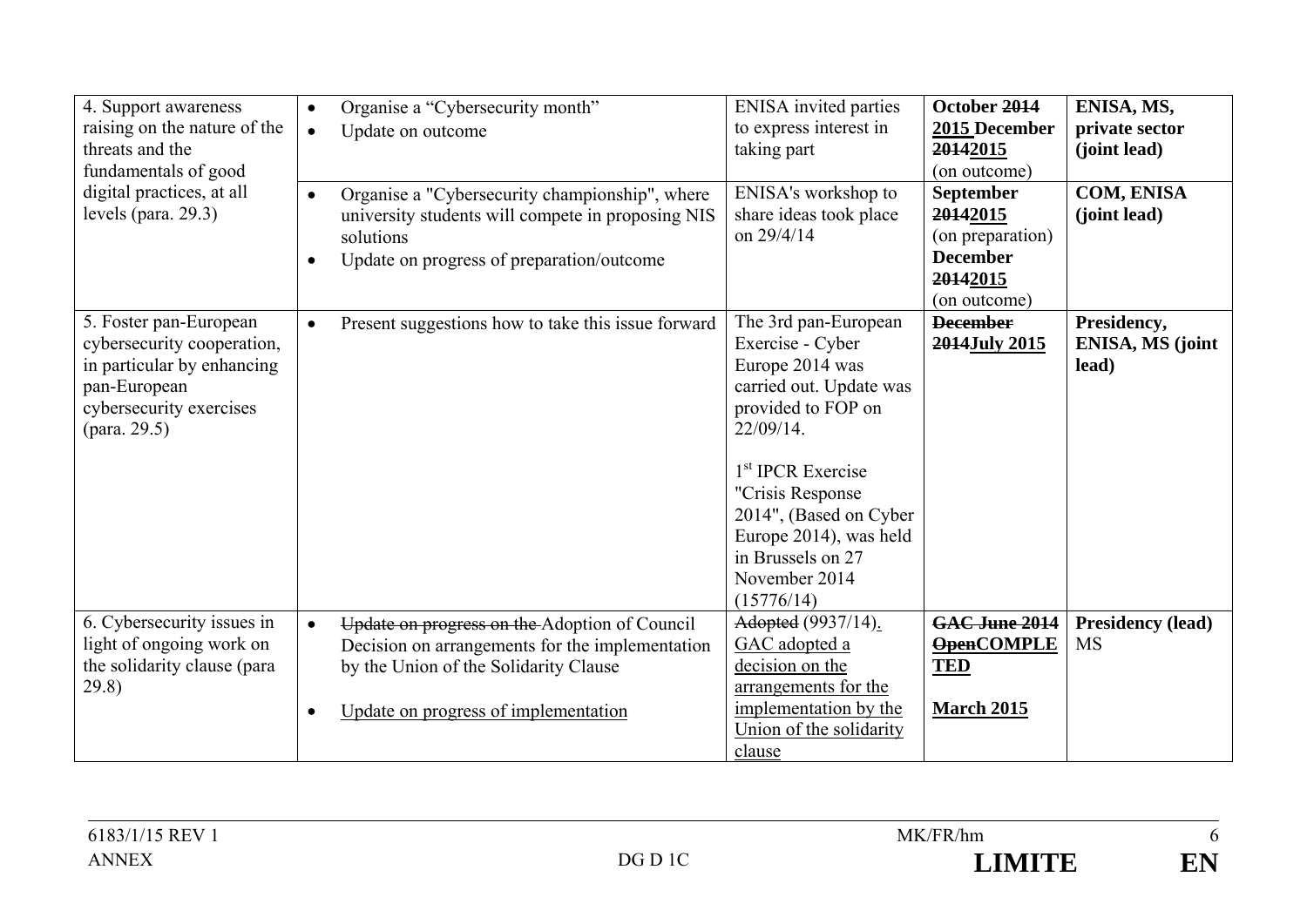| 7. All EU institutions,<br>bodies and agencies, in<br>cooperation with MS to<br>take the necessary action to<br>ensure their own<br>cybersecurity, by<br>reinforcing their security<br>according to the<br>appropriate security<br>standards (para 25) | $\bullet$<br>$\bullet$ | Examine weaknesses and search for ways to<br>remedy them in the face of the growing threats<br>towards EU institutions' information systems;<br>Identify the weaknesses and undertake actions to<br>strengthen the EU institutions' information<br>systems network security and resilience; |                                                                                                                                                                                                                                                                                             | Open                                                             | MS, EU<br>institutions,<br>agencies and<br>bodies (lead)                                   |
|--------------------------------------------------------------------------------------------------------------------------------------------------------------------------------------------------------------------------------------------------------|------------------------|---------------------------------------------------------------------------------------------------------------------------------------------------------------------------------------------------------------------------------------------------------------------------------------------|---------------------------------------------------------------------------------------------------------------------------------------------------------------------------------------------------------------------------------------------------------------------------------------------|------------------------------------------------------------------|--------------------------------------------------------------------------------------------|
|                                                                                                                                                                                                                                                        | $\bullet$              | Update on status of EU Institutions' Cyber<br>Resilience                                                                                                                                                                                                                                    | Discussed in FOP on<br>22/09/14 (12992/14)<br>and on 23/02/15<br>On $25/2/15$ , the inter-<br>institutional CERT-EU<br><b>Steering Board agreed</b><br>on a new mandate for<br>CERT-EU; its service<br>catalogue and its<br>information sharing and<br>exchange framework<br>(doc. 6738/15) | <b>September</b><br>2014<br><b>February 2015</b><br>October 2015 | MS, EU<br>institutions,<br>agencies and<br>bodies (lead)<br>CERT-EU, ENISA<br>COM, eu-LISA |
|                                                                                                                                                                                                                                                        | $\bullet$              | Update on the developments of the inter-<br>institutional NIS cooperation at technical and<br>political level (the inter-institutional committee<br>for informatics (CII) )-regarding the NIS policies.<br>and guidelines and practices of EU institutions,<br>agencies and bodies          |                                                                                                                                                                                                                                                                                             | October 2015                                                     | EU institutions,<br>agencies and<br>bodies                                                 |
|                                                                                                                                                                                                                                                        | $\bullet$              | Provide support to CERT-EU as the shared<br>security and incident response capacity of the EU<br>institutions, agencies and bodies                                                                                                                                                          |                                                                                                                                                                                                                                                                                             | October 2015                                                     | EU institutions,<br>agencies and<br>bodies<br>ENISA, MS                                    |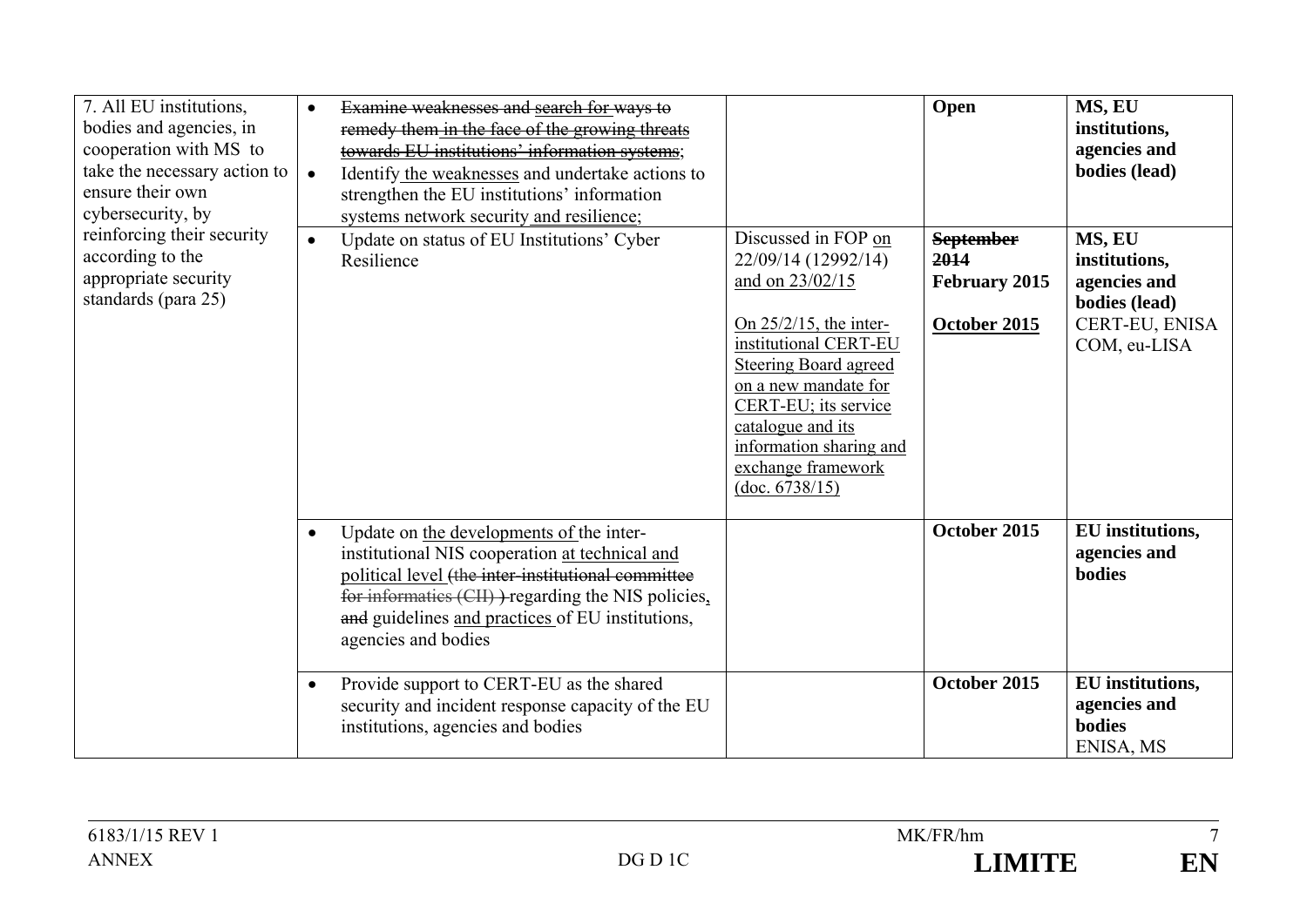| Assist the EU institutions, agencies and bodies in | <b>Open</b> | <b>ENISA, MS</b> |
|----------------------------------------------------|-------------|------------------|
| their effort of reinforcing their NIS and bringing |             |                  |
| coherence in their NIS policies and capabilities   |             |                  |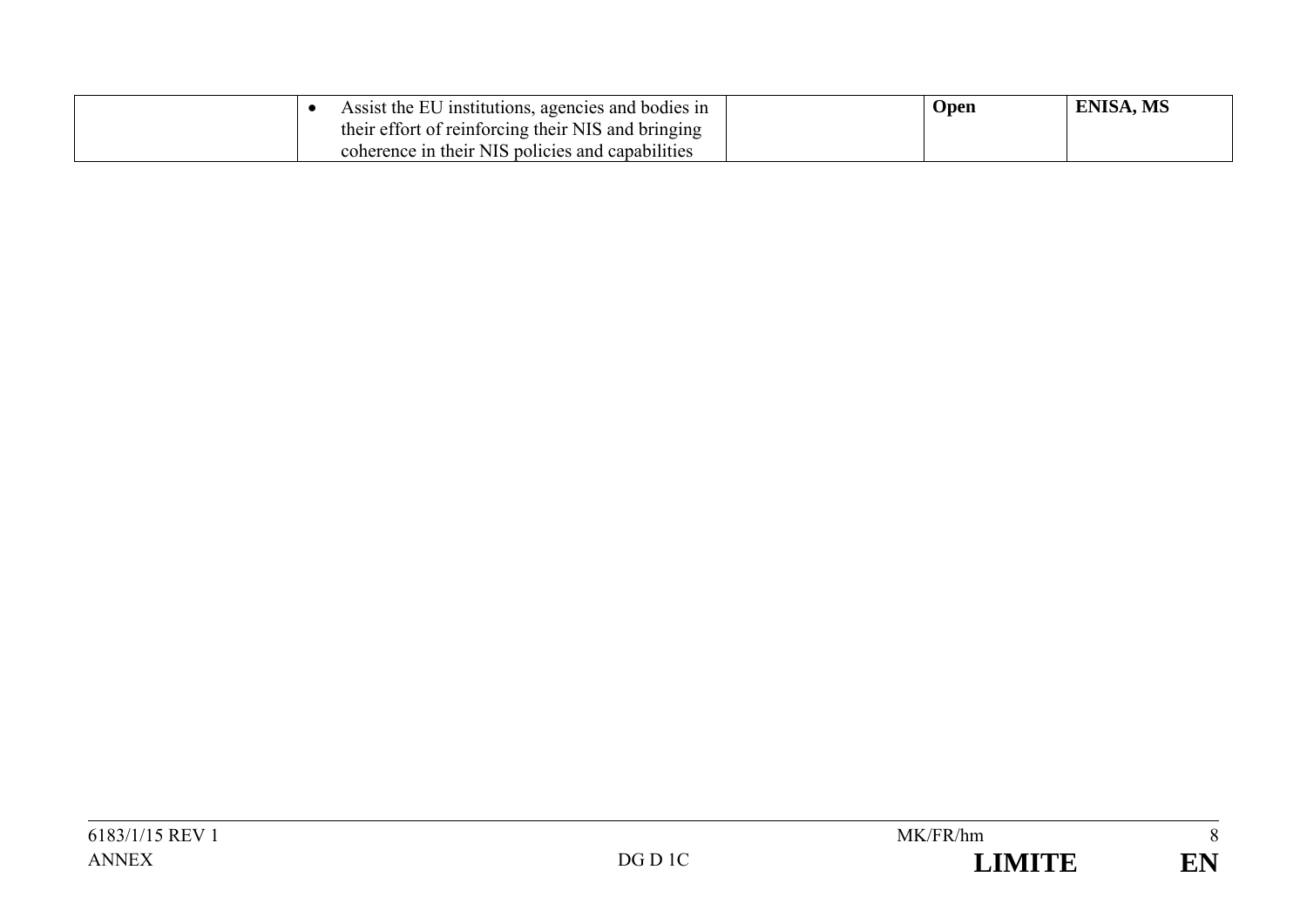| C. Cybercrime                                                                                                             |                                                                                                                                                      |                                                                                                                                                                                                                                                                                                           |                                         |                                                             |
|---------------------------------------------------------------------------------------------------------------------------|------------------------------------------------------------------------------------------------------------------------------------------------------|-----------------------------------------------------------------------------------------------------------------------------------------------------------------------------------------------------------------------------------------------------------------------------------------------------------|-----------------------------------------|-------------------------------------------------------------|
| 1. Use of EC3 as a means<br>of strengthening<br>cooperation between<br>national agencies within its<br>mandate (para. 32) | Update on progress on EC3 - MS cooperation,<br>$\bullet$<br>setting out areas that work well and those that<br>may require further consideration     |                                                                                                                                                                                                                                                                                                           | <b>January July</b><br>2015             | <b>Presidency (lead)</b><br>on the basis of<br>MS/EC3 input |
| 2. Strengthen cooperation<br>of Europol (EC3) and                                                                         | Align cybercrime policy approaches with best<br>$\bullet$<br>practice on the operational side                                                        | <b>EU Policy Cycle</b>                                                                                                                                                                                                                                                                                    | Ongoing                                 | <b>Presidency (lead)</b><br>Europol/EC3,                    |
| Eurojust with all relevant<br>stakeholders (para. 33)                                                                     | Identify obstacles to cooperation and means for<br>$\bullet$<br>their overcoming                                                                     |                                                                                                                                                                                                                                                                                                           | Ongoing                                 | Eurojust, eu-LISA<br><b>COM</b>                             |
|                                                                                                                           | Update on progress<br>$\bullet$                                                                                                                      |                                                                                                                                                                                                                                                                                                           | October/<br><b>December</b><br>20142015 |                                                             |
| 3. Operational capability to<br>effectively respond to<br>cybercrime (Strategy)                                           | Update on progress on the development of<br>$\bullet$<br>adequate digital forensic tools and technologies in<br>view of evolving cybercrime          | Info will be obtained in<br>the framework of the<br>7th evaluation round<br>(GENVAL)                                                                                                                                                                                                                      | <b>July 2015</b>                        | <b>COM</b> (lead)<br>Europol/EC3, eu-<br><b>LISA</b>        |
|                                                                                                                           | to address the terrorist use of the internet, most<br>$\bullet$<br>notably through the cooperation with internet<br>companies and the civil society, | At JHA Council on 9<br>October 2014, the<br>Commission was<br>invited to present a set<br>of recommendations on<br>how the EU should<br>engage with Internet<br>companies on<br>countering the use of<br>the Internet for terrorist<br>purposes. Commission<br>updated TWP on<br>$16/1/15$ on the process |                                         |                                                             |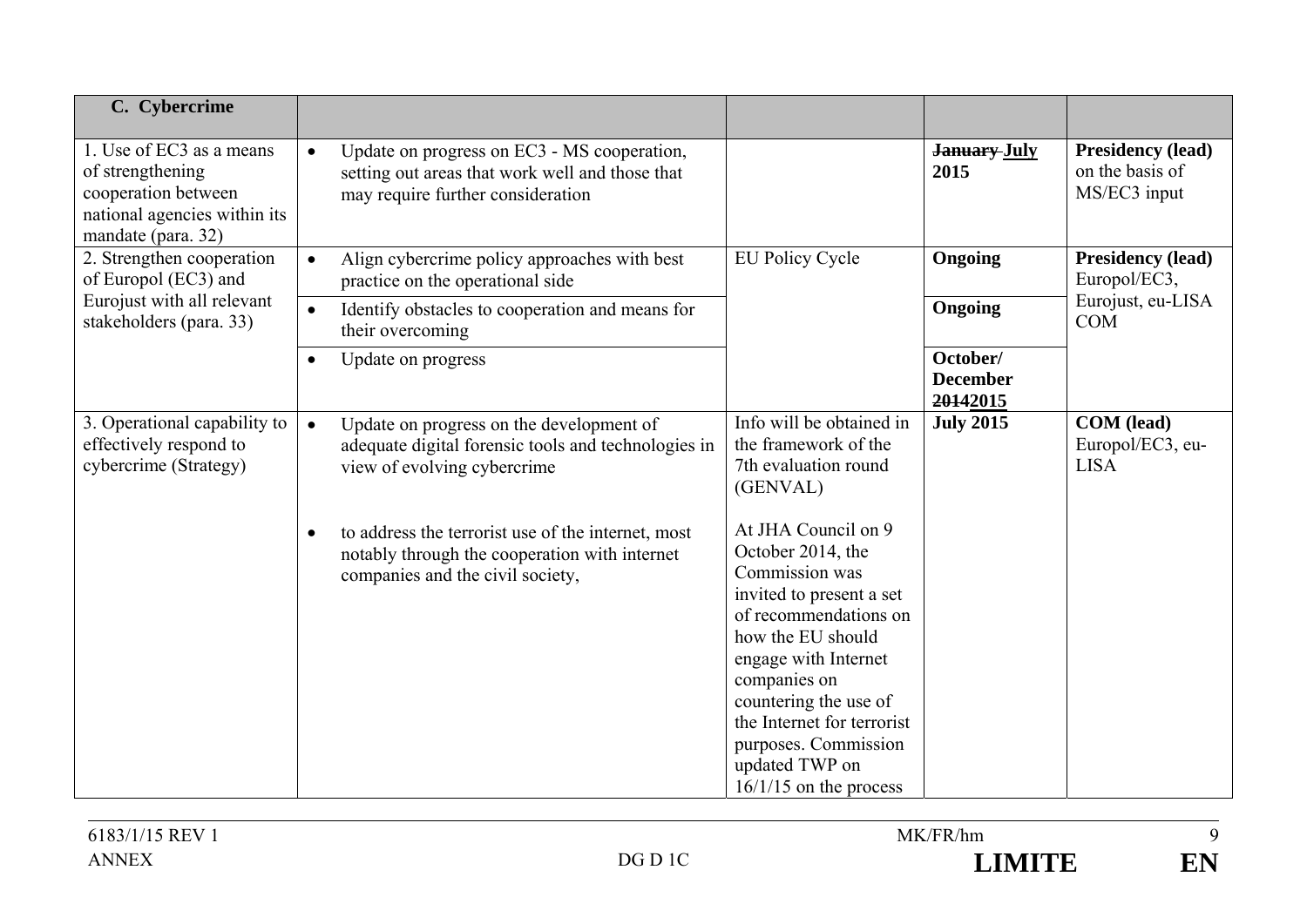|                                                                                                                | Update on the JHA Agencies network work in the<br>$\bullet$<br>areas of ICT and cybersecurity | of establishment of a<br>Forum with Internet<br>service providers<br>community.<br>Among the priorities of<br>the JHA Agencies<br>network for 2015<br>$(5946/15)$ is further<br>strengthening their<br>cooperation, exploring<br>the use of ICT solutions<br>and related economies<br>of scale and joint<br>projects in line with<br>their respective<br>mandates. The 3rd<br>meeting of the network<br>and a meeting with the<br>industry on ICT<br>solutions are in<br>preparation. |                                  | <b>JHA</b> Agencies<br>network (CEPOL,<br>EASO, EIGE,<br>EMCDDA, eu-<br>LISA, Eurojust,<br>Europol, FRA and<br>Frontex) |
|----------------------------------------------------------------------------------------------------------------|-----------------------------------------------------------------------------------------------|---------------------------------------------------------------------------------------------------------------------------------------------------------------------------------------------------------------------------------------------------------------------------------------------------------------------------------------------------------------------------------------------------------------------------------------------------------------------------------------|----------------------------------|-------------------------------------------------------------------------------------------------------------------------|
| 4. Swift ratification of the<br><b>Budapest Convention on</b><br>Cyber Crime by all MS<br>$(\text{para. } 34)$ | Work towards full-ratification of the Budapest<br>$\bullet$<br>Convention by all MS           | 4 MS still need to ratify<br>the Budapest<br>Convention                                                                                                                                                                                                                                                                                                                                                                                                                               | <b>December</b><br>20142015      | <b>MS</b> (lead)<br>Presidency based<br>on input from MS<br>unable to fulfil the                                        |
|                                                                                                                | Update on Budapest Convention ratification status<br>$\bullet$                                | Provided in FOP on<br>22/09/14                                                                                                                                                                                                                                                                                                                                                                                                                                                        | <b>December</b><br>2014July 2015 | ratification by end<br>2014                                                                                             |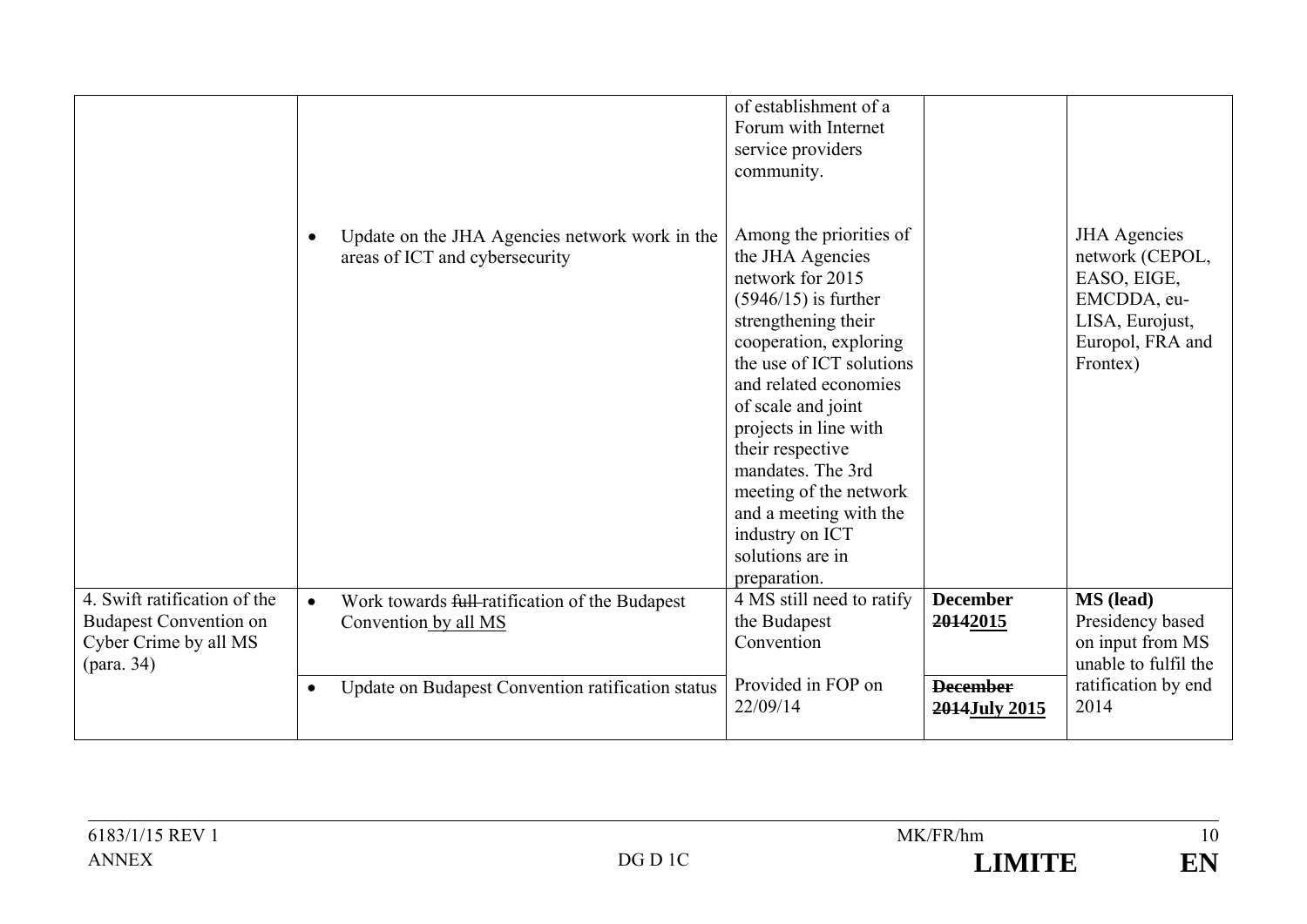| 5. Support training and up-<br>skilling of MS whose<br>governments and law<br>enforcement authorities<br>need to build cyber<br>capabilities to combat<br>cybercrime (para.35)                                                                                                | Draw up a priority list of areas which require<br>$\bullet$<br>further training or up-skilling<br>Plan implementation and update on progress<br>$\bullet$                                                                                                          | COM is evaluating the<br>national programmes<br>through which 70% of<br>the funding available<br>under ISF would be<br>spent                                                                                                                                                                                                                                      | <b>November</b><br>2014July 2015<br><b>December</b> | <b>COM</b> (lead)<br>Europol/EC3,<br>CEPOL, ENISA,<br>eu-LISA |
|-------------------------------------------------------------------------------------------------------------------------------------------------------------------------------------------------------------------------------------------------------------------------------|--------------------------------------------------------------------------------------------------------------------------------------------------------------------------------------------------------------------------------------------------------------------|-------------------------------------------------------------------------------------------------------------------------------------------------------------------------------------------------------------------------------------------------------------------------------------------------------------------------------------------------------------------|-----------------------------------------------------|---------------------------------------------------------------|
|                                                                                                                                                                                                                                                                               | Update on the progress of the 7th evaluation<br>$\bullet$<br>round                                                                                                                                                                                                 | <b>GENVAL</b><br>FR (Oct 2014)<br><b>NL</b> (Nov 2014)<br>UK (Jan 2015)<br>RO (Jan 2015)<br>SK (Feb 2015)<br>EE (March 2015)                                                                                                                                                                                                                                      | 2014July 2015<br><b>July 2015</b>                   | <b>Presidency (lead)</b><br><b>MS</b>                         |
| 6. Use the Instrument<br>contributing to Stability<br>and Peace (IcSP, formerly<br><b>Instrument for Stability</b><br>(IfS)) to develop the fight<br>against cybercrime $(\ldots)$ in<br>third countries from where<br>cybercriminal<br>organisations operate<br>(para. 36.3) | Present initial suggestions on the possible use of<br>$\bullet$<br>EU funding instruments, including for actions in<br>third countries e.g. for capacity building, assisting<br>LEA to address cyber threats, creation of policies,<br>strategies and institutions | A pilot project on<br>Cyber-capacity building<br>of third countries to<br>fight cybercrime pilot<br>projects have started in<br>November 2013 under<br>within the IfS, IcSP (in<br>partnership with the<br>Council of Europe).<br>fEurther funding<br>available from 2015.<br>One example was<br>presented by COM in<br>FOP on 22/09/14<br>$(C(2014) 5651$ final) | <b>October</b><br>2014July 2015                     | COM (lead)<br>EEAS, (joint lead)<br>MS, private sector        |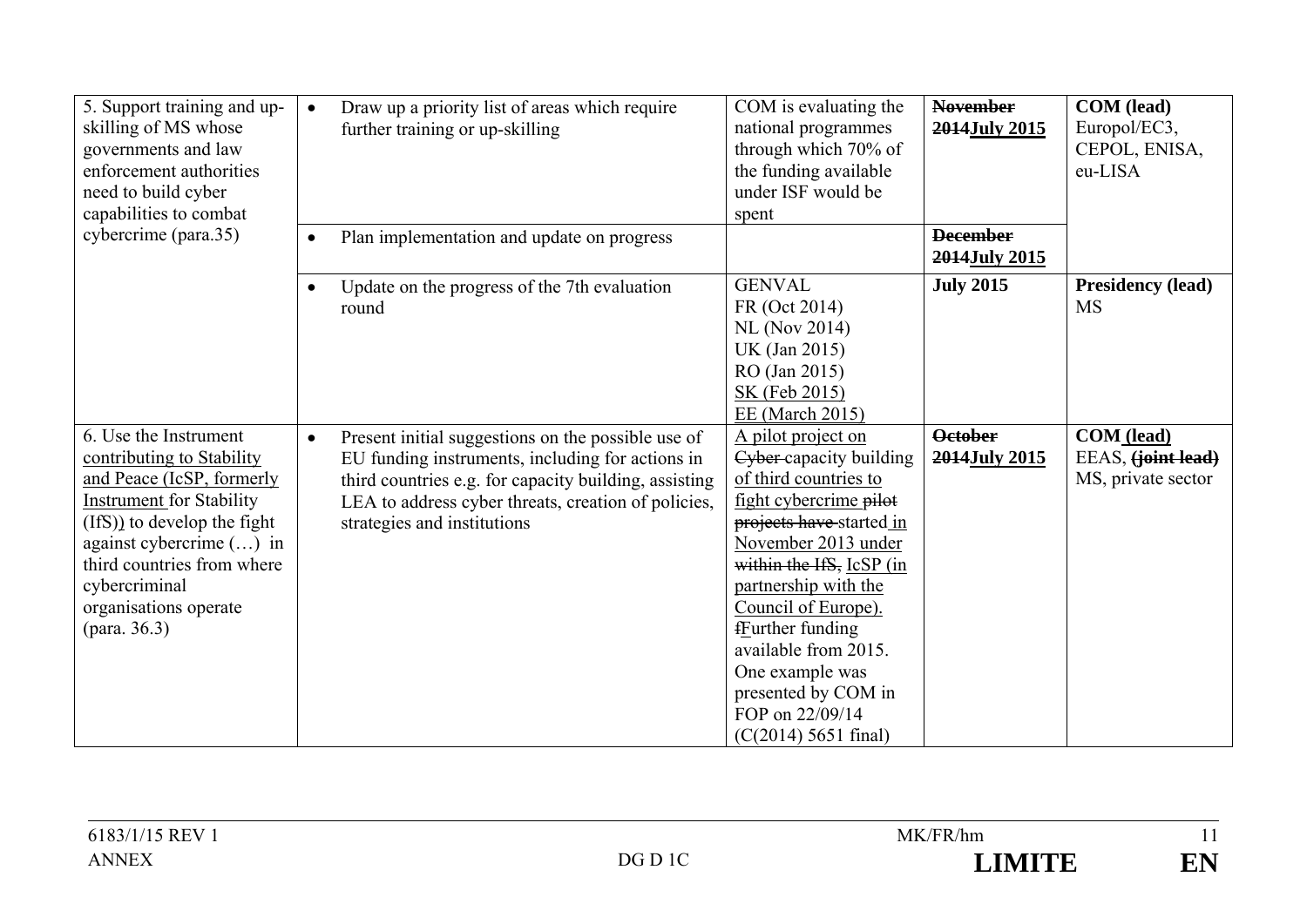| 7. Need for strong and<br>effective legislation to<br>tackle cybercrime<br>(Strategy) | Update on transposition and implementation<br>status of Directive 2013/40/EU on Attacks<br><b>Against Information Systems</b>                                                          | <b>October</b><br>2014June 2015 | <b>COM</b> (Contact<br>Committee) (lead) |
|---------------------------------------------------------------------------------------|----------------------------------------------------------------------------------------------------------------------------------------------------------------------------------------|---------------------------------|------------------------------------------|
|                                                                                       | Update on the assessment of the MS national laws<br>compliance with Directive 2011/93/EU on<br>combating the sexual abuse and sexual<br>exploitation of children and child pornography | <b>October</b><br>2014June 2015 | <b>COM</b> (lead)                        |

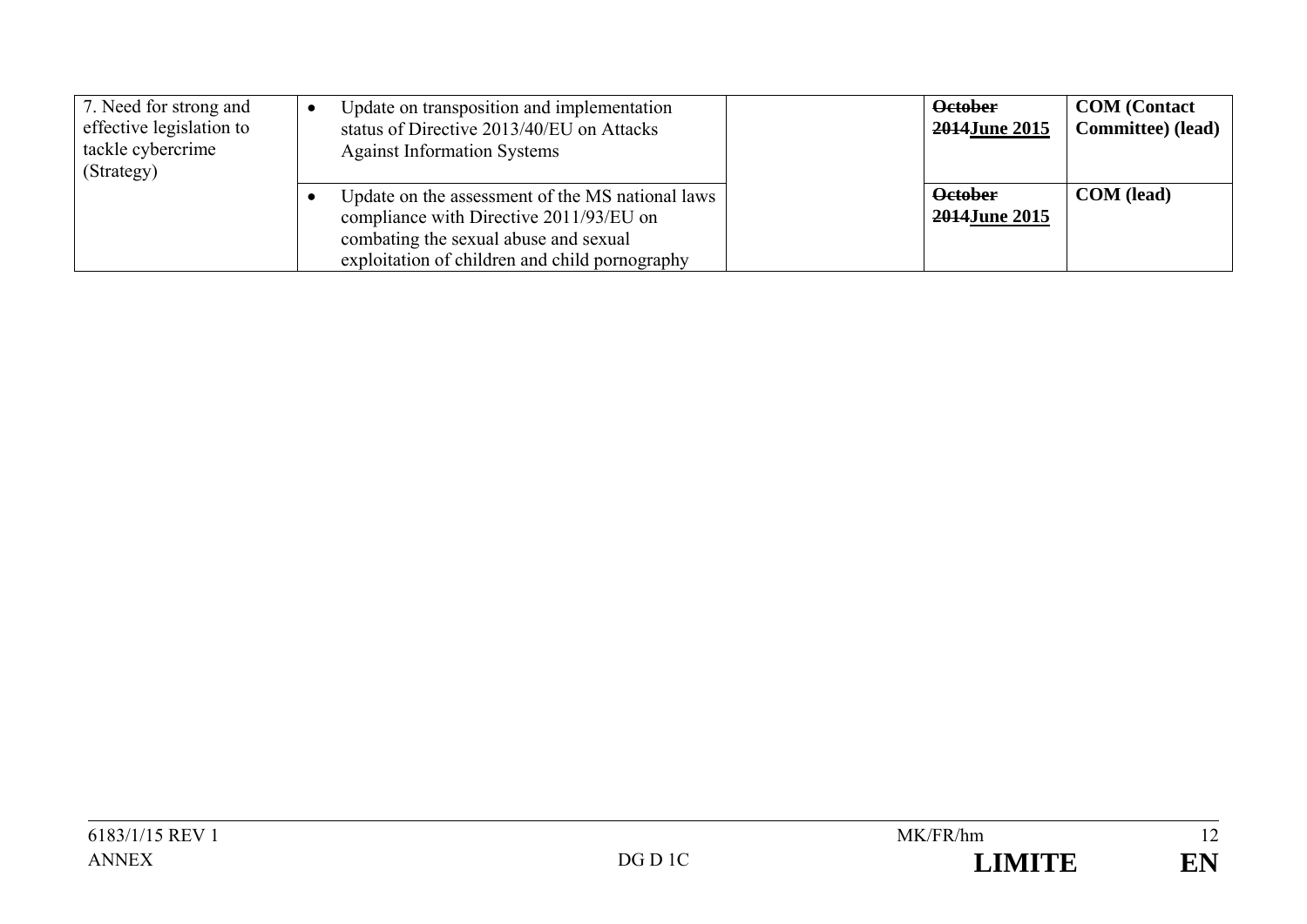| D. CSDP                                                                          |                                                                                                                                                                                                                                                                                                                                                                                                                                                                            |                                                                                                                                                           |                                          |                                                                         |
|----------------------------------------------------------------------------------|----------------------------------------------------------------------------------------------------------------------------------------------------------------------------------------------------------------------------------------------------------------------------------------------------------------------------------------------------------------------------------------------------------------------------------------------------------------------------|-----------------------------------------------------------------------------------------------------------------------------------------------------------|------------------------------------------|-------------------------------------------------------------------------|
| 1. Develop a cyber defence<br>framework                                          | Assess EU cyber defence operational<br>$\bullet$<br>requirements                                                                                                                                                                                                                                                                                                                                                                                                           | The EUMS and the<br>EDA briefed the<br>Military Committee on<br>24/09/2014 on the<br>Assessment of the EU<br>Cyber defence<br>operational<br>requirements | <b>October</b><br>2014Open               | <b>EEAS</b> (lead)<br>MS, EDA                                           |
|                                                                                  | Develop EU Cyber Defence Policy Framework<br>$\bullet$<br>Update on the implementation<br>$\bullet$                                                                                                                                                                                                                                                                                                                                                                        | European Council<br>Conclusion on 19-20<br>December 2013 (EUCO<br>$217/13$ ). Adopted at the<br>FAC on 17 November<br>2014 (15585/14)                     | <b>COMPLETED</b><br><b>July 2015</b>     | EEAS (lead),<br>PMG, MS, EDA                                            |
| 2. Enhance MS's cyber<br>defence capabilities                                    | Propose how to move this forward including<br>$\bullet$<br>through use of European Security and Defence<br>College and the EDA Cyber Defence Roadmap<br>Utilization of NATO CCDCOE platform for<br>$\bullet$<br>exchange of best practices<br>Take part in the organisation of the multilayer<br>$\bullet$<br>exercise (cyber elements) and update on the<br>outcome<br>Develop common standards, training and<br>$\bullet$<br>education, organise cyber defence exercises |                                                                                                                                                           | October 2014<br><b>December</b><br>20154 | EDA (lead)<br><b>MS</b><br><b>EEAS</b><br><b>EEAS</b> (lead)<br>EDA, MS |
| 3. Develop cyberdefence<br>capability concentrated on<br>detection, response and | Ensure projects are devoted to the protection of<br>$\bullet$<br>information networks and infrastructure in<br>support of CSDP operations/missions                                                                                                                                                                                                                                                                                                                         |                                                                                                                                                           |                                          | <b>EEAS</b> (lead)<br>EDA, MS                                           |
| recovery from<br>sophisticated cyber threats<br>(Strategy)                       | Update on progress of EDA cyber defence project<br>$\bullet$<br>development                                                                                                                                                                                                                                                                                                                                                                                                |                                                                                                                                                           |                                          | <b>EDA</b>                                                              |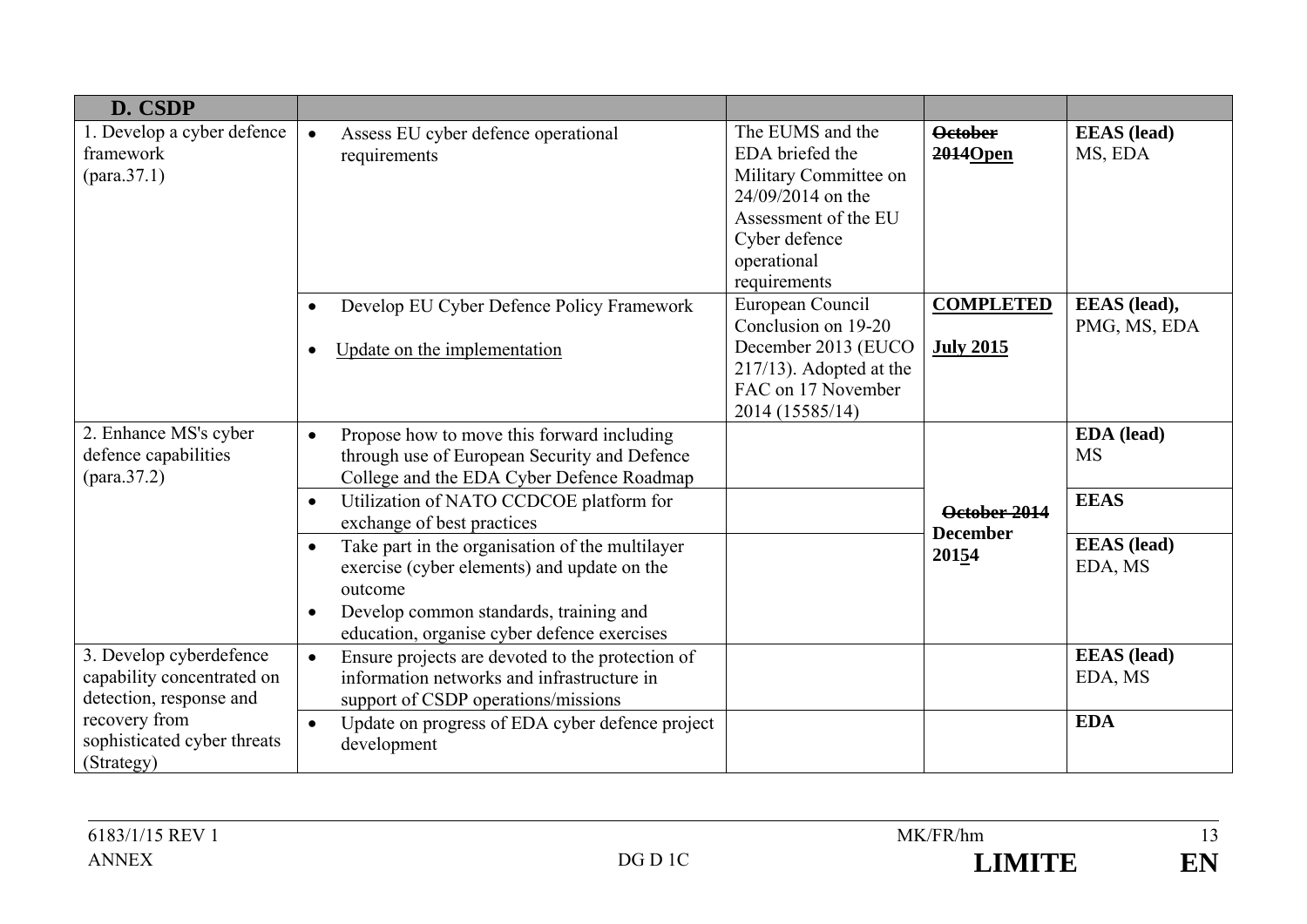| 4. Using the existing<br>mechanisms for pooling<br>and sharing and utilising<br>synergies with wider EU<br>policies (para.37.3) | Promote dialogue and coordination between<br>$\bullet$<br>civilian and military actors in the EU with<br>particular emphasis on the exchange of best<br>practices                                                                                                                                                                                                                                                                    |                                                                                                                                                                     | <b>EEAS</b> (lead)<br>EDA, MS                             |
|---------------------------------------------------------------------------------------------------------------------------------|--------------------------------------------------------------------------------------------------------------------------------------------------------------------------------------------------------------------------------------------------------------------------------------------------------------------------------------------------------------------------------------------------------------------------------------|---------------------------------------------------------------------------------------------------------------------------------------------------------------------|-----------------------------------------------------------|
| 5. Develop secure and<br>resilient technologies for<br>cyber defence and to                                                     | Develop secure and resilient technologies for<br>$\bullet$<br>cyber defence                                                                                                                                                                                                                                                                                                                                                          |                                                                                                                                                                     | <b>EDA</b> (lead)<br>COM, MS, Private<br>Sector           |
| strengthen cybersecurity<br>aspects in EDA research<br>projects (para.37.4)                                                     | Strengthen research projects<br>$\bullet$                                                                                                                                                                                                                                                                                                                                                                                            |                                                                                                                                                                     | MS, EDA                                                   |
| 6. New cyber threats                                                                                                            | Test, review and update early warning and<br>$\bullet$<br>response systems in the light of new cyber threats                                                                                                                                                                                                                                                                                                                         |                                                                                                                                                                     | <b>EEAS</b> (lead)<br>EDA, MS, ENISA,<br>COM, Europol/EC3 |
| 7. EU-NATO cooperation<br>on cyber defence                                                                                      | Identify priorities for continued EU-NATO cyber<br>$\bullet$<br>defence cooperation, with due respect to the<br>institutional framework and the EU's decision-<br>making autonomy                                                                                                                                                                                                                                                    | EU-NATO informal<br>staff to staff<br>cybersecurity regular<br>meetings since 2010.                                                                                 | <b>EEAS</b> (lead)<br>COM, EDA                            |
|                                                                                                                                 | Reciprocal participation in cyber defence<br>$\bullet$<br>exercises and training, in accordance with the EU<br>Cyber Defence Policy Framework and the EU<br>exercise policy: identify concrete dates and events<br>Ensure a dialogue with international partners,<br>$\bullet$<br>specifically NATO and other international<br>organisations in order to contribute to the<br>development of effective cyber defence<br>capabilities | Common areas for<br>further cooperation:<br>need to raise<br>cybersecurity<br>awareness, training $\&$<br>capability development<br>in terms of cyber<br>resilience | <b>EEAS</b> (lead)<br>COM, EDA                            |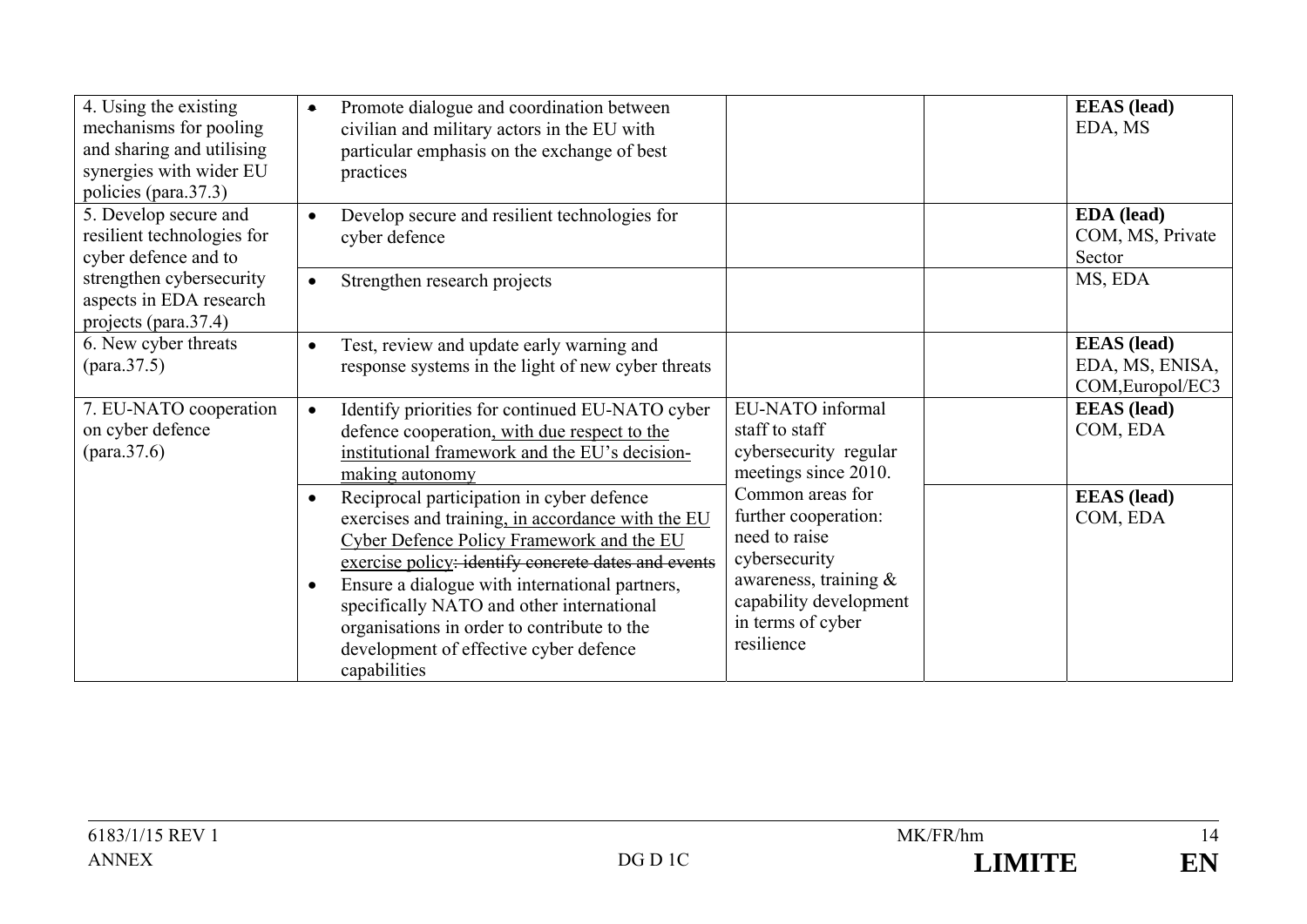| E. Industry and<br><b>Technology</b>                                                                                                                                                                         |                                                                                                                                                                                                                                                                                                      |                                               |                                  |                                                               |
|--------------------------------------------------------------------------------------------------------------------------------------------------------------------------------------------------------------|------------------------------------------------------------------------------------------------------------------------------------------------------------------------------------------------------------------------------------------------------------------------------------------------------|-----------------------------------------------|----------------------------------|---------------------------------------------------------------|
| 1. Necessity for Europe to<br>further develop its<br>industrial and<br>technological resources to<br>achieve an adequate level<br>of diversity and trust<br>within its networks and<br>ICT systems (para.38) | Identify emerging trends and needs in view of<br>$\bullet$<br>evolving cybercrime and cybersecurity patterns so<br>as to develop adequate digital forensic tools and<br>technologies                                                                                                                 | Work is ongoing in the<br><b>NIS Platform</b> | <b>March-May</b><br>2015         | Europol (lead)<br><b>ENISA</b>                                |
|                                                                                                                                                                                                              | Identify specific strategic technological<br>$\bullet$<br>challenges for the future and support the capacity<br>building to meet these challenges, via innovation,<br>R&D and standardisation                                                                                                        |                                               | <b>March</b> -May<br>2015        | MS (lead)<br>Private sector,<br>COM, ENISA,<br><b>EU-LISA</b> |
|                                                                                                                                                                                                              | Identify actions to be financed under the Horizon<br>$\bullet$<br>2020 Framework Programme                                                                                                                                                                                                           | Programme Committee                           | <b>December</b><br>2014July 2015 | MS (lead)                                                     |
|                                                                                                                                                                                                              | Support the development of strategic sectors for<br>the Union such as telecommunications equipment<br>industry, trustworthy European-based cloud<br>computing infrastructures and services                                                                                                           |                                               |                                  | MS, COM (joint<br>lead)                                       |
|                                                                                                                                                                                                              | Strengthen the efforts at a European level as<br>$\bullet$<br>regards R&D support and innovation                                                                                                                                                                                                     |                                               |                                  | COM (lead)<br>ENISA, Private<br>sector                        |
|                                                                                                                                                                                                              | Enhance synergies between "ICT programming"<br>$\bullet$<br>and "Societal and security challenge" of the<br>Horizon 2020 Framework Programme                                                                                                                                                         |                                               |                                  | <b>COM</b> (lead)<br>MS, ENISA                                |
|                                                                                                                                                                                                              | Optimize synergies between Horizon 2020,<br>$\bullet$<br>COSME, the Connecting Europe Facility and<br>European Structural and Investment Funds (ESIF)<br>for the benefit of the European cyber industry as<br>well as for promotion of investment in innovation,<br>research and technology transfer |                                               |                                  | COM, MS (joint<br>lead)                                       |

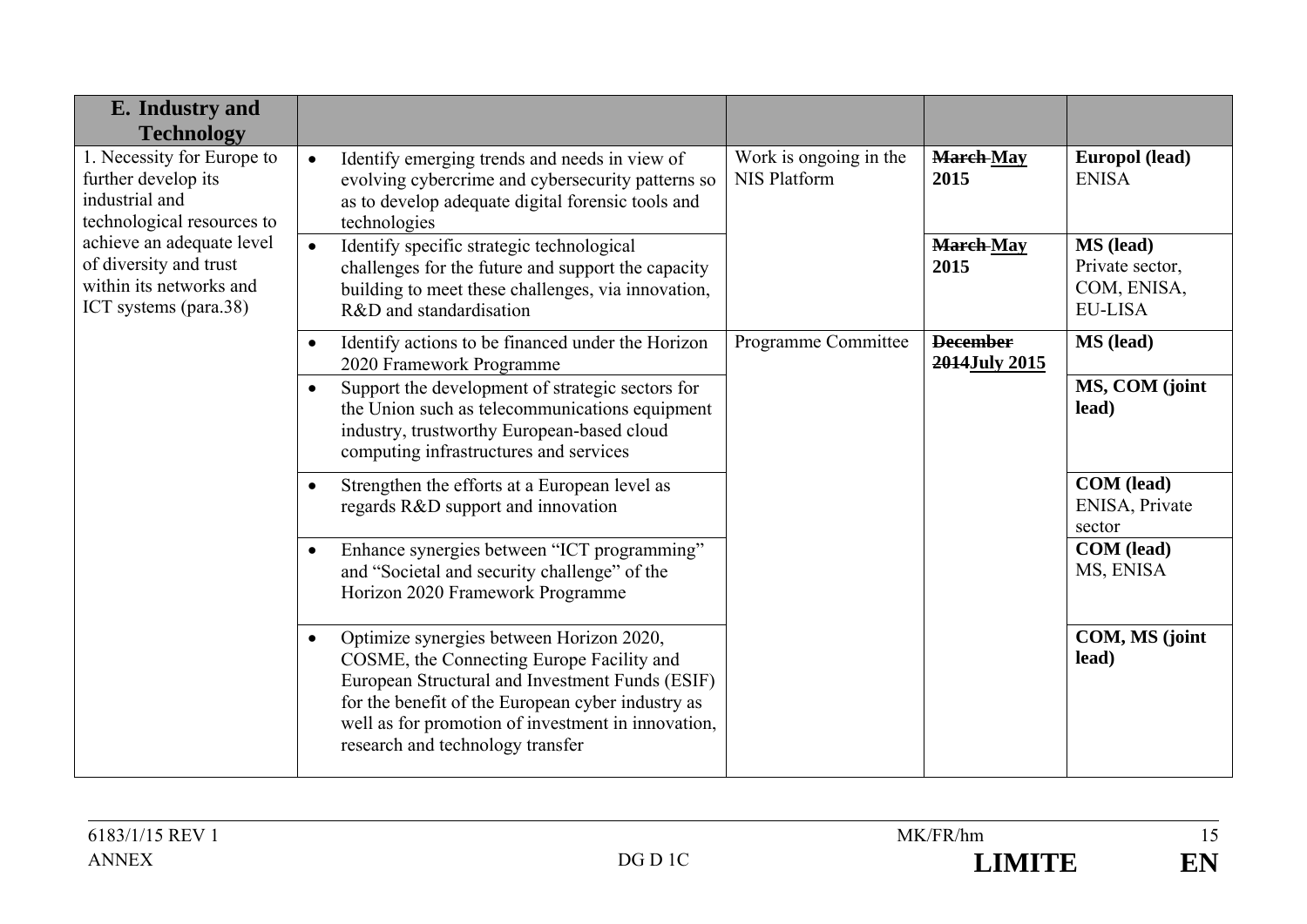|                                                                                                                                          | Develop safeguards that hardware/software<br>$\bullet$<br>produced both in EU/3rd countries, as well as the<br>relevant processes and corresponding<br>infrastructure, meet necessary levels of security,<br>assurance and protection of personal data                                                                     | Work ongoing e.g.<br>Technical<br>Specifications for<br>Interoperability<br>standards for software.              |      | <b>Private Sector</b><br>(lead), eu-LISA        |
|------------------------------------------------------------------------------------------------------------------------------------------|----------------------------------------------------------------------------------------------------------------------------------------------------------------------------------------------------------------------------------------------------------------------------------------------------------------------------|------------------------------------------------------------------------------------------------------------------|------|-------------------------------------------------|
|                                                                                                                                          | Analyse the necessity and the global impact of the<br>$\bullet$<br>establishment of an EU-wide security certification<br>framework compatible with, relevant, existing<br>international, national and European standards                                                                                                   |                                                                                                                  |      | MS (lead), eu-<br><b>LISA</b>                   |
|                                                                                                                                          | Work for the further development of globally<br>$\bullet$<br>interoperable standards and to promote that they<br>are widely used by industry                                                                                                                                                                               |                                                                                                                  |      | MS (lead)<br>Private sector, eu-<br><b>LISA</b> |
| 2. Development of public-<br>private partnerships, as a<br>relevant instrument to<br>enhancing cybersecurity<br>capabilities (para. 40). | Build a network of national digital coordinators<br>$\bullet$<br>on the basis of existing networks                                                                                                                                                                                                                         | This work is already<br>underway, in part<br>within the NIS Platform<br>3 events took place in<br>November 2014. | Open | Presidency, COM,<br><b>MS</b> (joint lead)      |
|                                                                                                                                          | Promote the strengthening of synergies between<br>$\bullet$<br>European companies, including SMEs to identify<br>a way to improve info sharing and working<br>together in answer to common strategic<br>technological challenges                                                                                           |                                                                                                                  |      | MS (lead)<br><b>COM</b>                         |
|                                                                                                                                          | Promote early involvement of industry and<br>$\bullet$<br>academia in development and coordination of<br>cybersecurity solutions through making the most<br>of Europe's Industrial Base and associated R&D<br>technological innovations in coordination with<br>research agendas of civilian and military<br>organisations |                                                                                                                  |      | MS (lead)                                       |
|                                                                                                                                          | Promote tailored university and vocational<br>$\bullet$                                                                                                                                                                                                                                                                    |                                                                                                                  |      | MS (lead)                                       |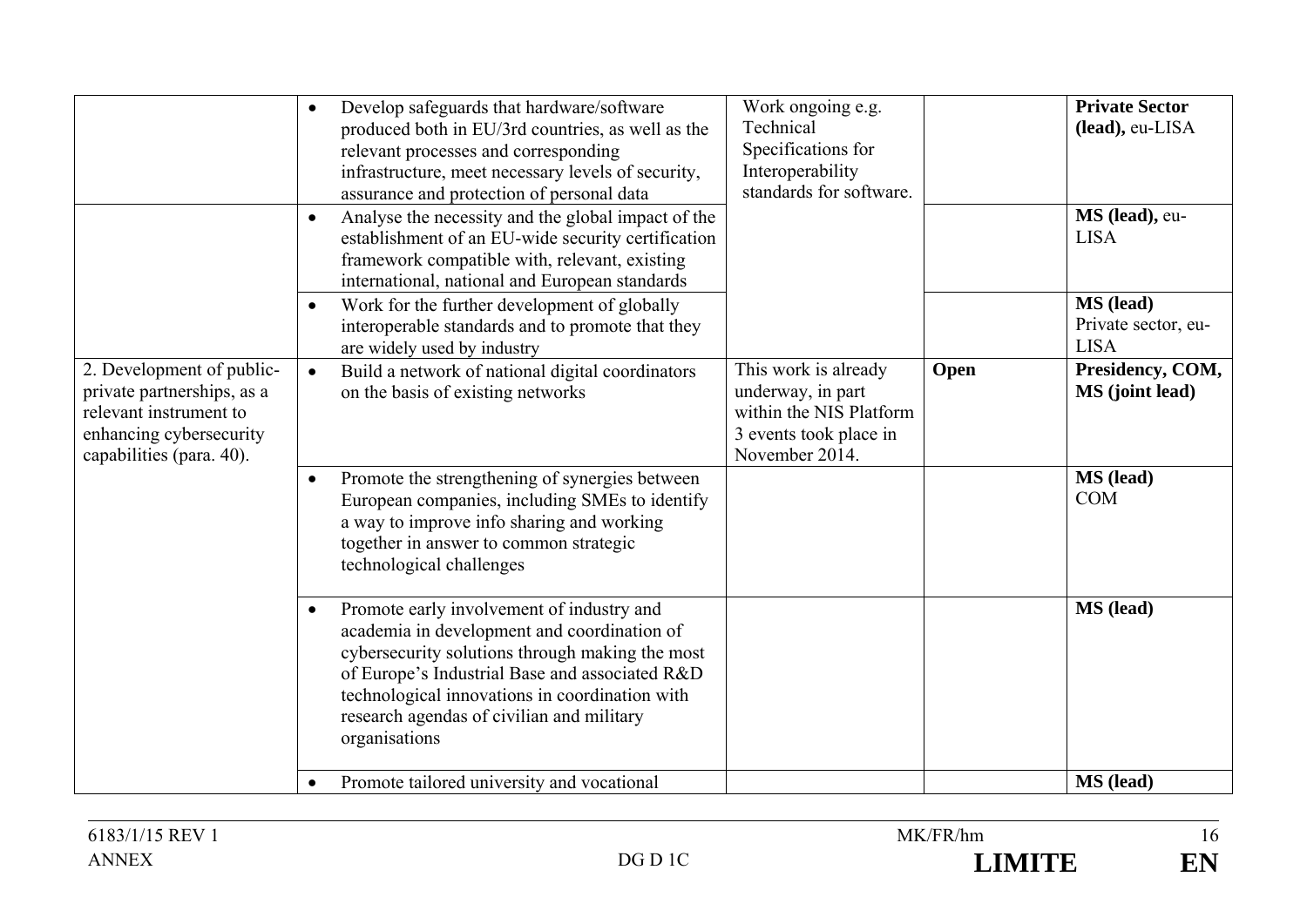| trainings in order to develop ICT and            |  | <b>ENISA</b> |
|--------------------------------------------------|--|--------------|
| cybersecurity expertise and explore the ways how |  |              |
| to employ it for the benefit of the European     |  |              |
| market                                           |  |              |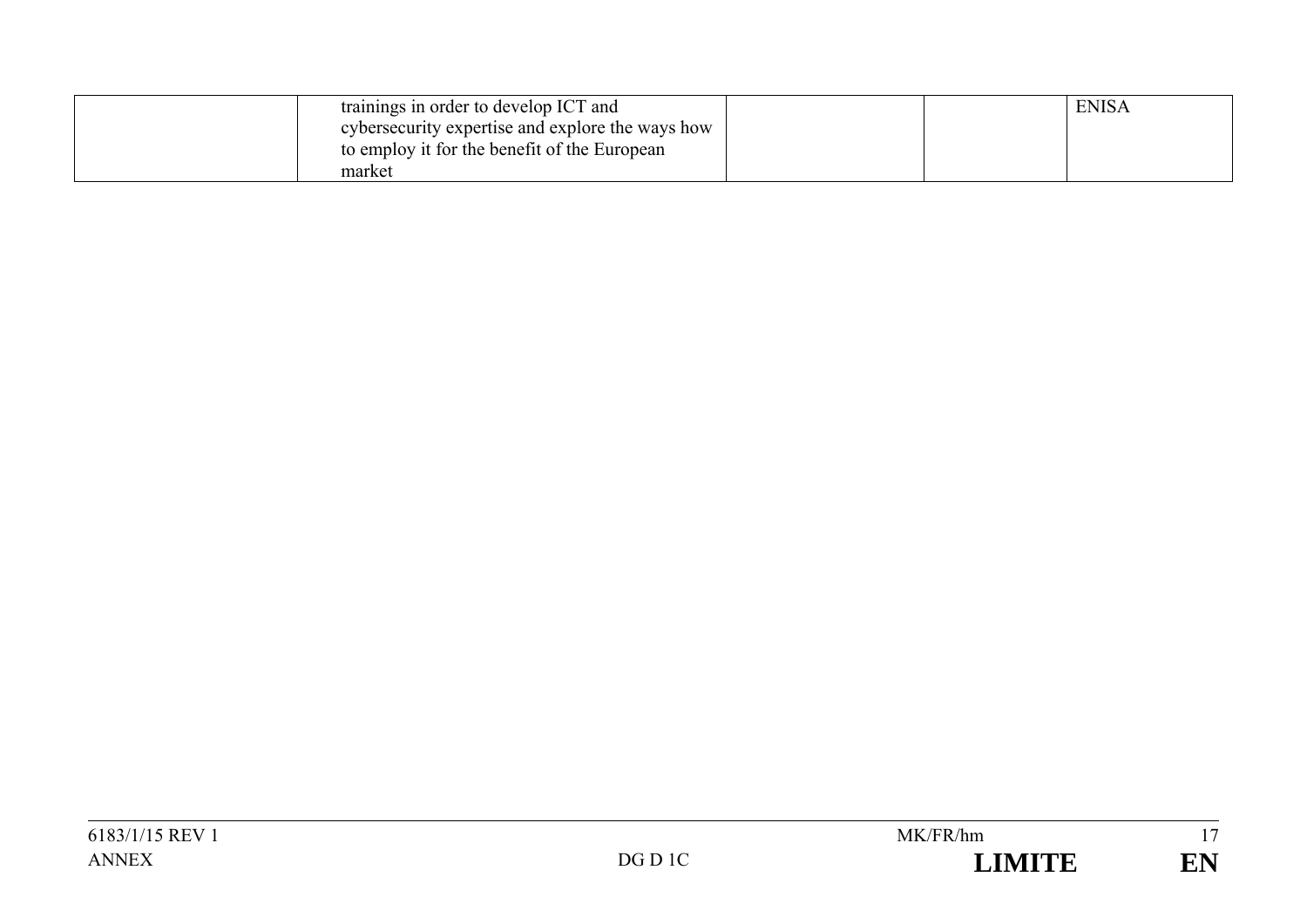| <b>F.</b> International<br><b>Cyberspace</b><br>Cooperation                                                                                                                                                                                                                          |           |                                                                                                                                                                |                                                                                                                                                                                                                                                                                                    |                               |                               |
|--------------------------------------------------------------------------------------------------------------------------------------------------------------------------------------------------------------------------------------------------------------------------------------|-----------|----------------------------------------------------------------------------------------------------------------------------------------------------------------|----------------------------------------------------------------------------------------------------------------------------------------------------------------------------------------------------------------------------------------------------------------------------------------------------|-------------------------------|-------------------------------|
| 1. Improving coordination<br>of global cyber issues and<br>mainstreaming<br>cybersecurity including<br>confidence and<br>transparency building<br>measures into the overall<br>framework for conducting<br>relations with third<br>countries and with<br>international organisations | $\bullet$ | Monitor the implementation of the first set of<br>CBMs at the OSCE and contribute to the<br>implementation as well as the development of<br>second set of CBMs | <b>OSCE</b> Permanent<br><b>Council Decision</b><br>1106/3.12 2013 set<br>CBM to reduce risks of<br>conflict stemming from<br>the ICT use                                                                                                                                                          |                               | MS (lead)                     |
|                                                                                                                                                                                                                                                                                      | $\bullet$ | Hold a follow up Conference of "London process"                                                                                                                | The next follow-up<br>Conference will be held<br>in the Hague, NL in<br>2015                                                                                                                                                                                                                       | <b>16-17 April</b><br>2015    | MS (NL)                       |
|                                                                                                                                                                                                                                                                                      | $\bullet$ | Participate as observer in the cybersecurity<br>confidence building measures discussion held in<br>the framework of Asean Regional Forum                       | An ARF seminar<br>supported by the EU on<br>CBMs will be held in<br>2015                                                                                                                                                                                                                           | <b>March-20154</b>            | <b>EEAS, MS</b>               |
|                                                                                                                                                                                                                                                                                      | $\bullet$ | Support the work of the EU-Japan Cyber<br>Dialogue                                                                                                             | The EU-Japan Cyber<br>Dialogue meeting was<br>held on 6/10/14.<br>COASI was briefed on<br>15/10/2014 and a<br>COREU 1140/14 was<br>issued on the 1st<br>meeting which will<br>cover the application of<br>international law, cyber<br>norms and confidence<br>building measures<br>(CBM), capacity | 6 October 2014<br><b>Open</b> | <b>EEAS</b> (lead)<br>COM, MS |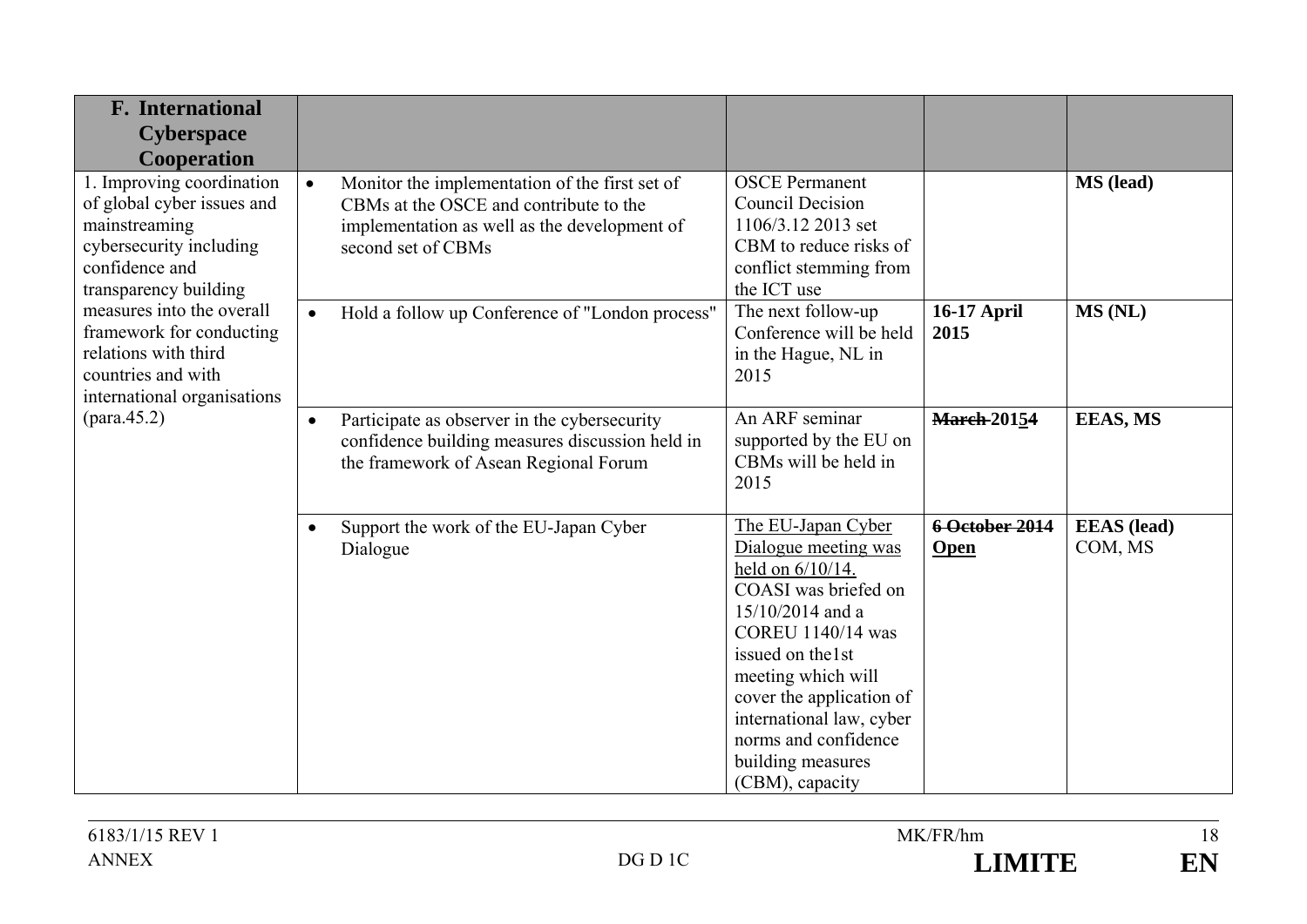|                                                     | building and                                             |                      |                    |
|-----------------------------------------------------|----------------------------------------------------------|----------------------|--------------------|
|                                                     | cybercrime.                                              |                      |                    |
|                                                     |                                                          |                      |                    |
|                                                     |                                                          |                      |                    |
|                                                     |                                                          |                      |                    |
| Support the work of the EU-China Cyber<br>$\bullet$ | The EU-China Cyber                                       | 21 November          | <b>EEAS</b> (lead) |
| Taskforce                                           | Taskforce meeting was                                    | 2014 <sub>open</sub> | COM, MS            |
|                                                     | held on 21/11/14.                                        |                      |                    |
|                                                     | <b>COASI and FoP briefed</b>                             |                      |                    |
|                                                     | 29/10/2014 about the                                     |                      |                    |
|                                                     | 3rd meeting at which                                     |                      |                    |
|                                                     | International security                                   |                      |                    |
|                                                     | $+\ddot{H}$<br>0 x x                                     |                      |                    |
|                                                     | $\mathbf{x}$<br>$\overline{\mathbf{x}}$<br>$-\mathbf{x}$ |                      |                    |
|                                                     | confidence building                                      |                      |                    |
|                                                     | measures), Internet                                      |                      |                    |
|                                                     | governance, economic                                     |                      |                    |
|                                                     | growth and eyber                                         |                      |                    |
|                                                     | security and cybercrime                                  |                      |                    |
|                                                     | were discussed.                                          |                      |                    |
|                                                     |                                                          |                      |                    |
|                                                     | MS, EEAS and COM                                         |                      |                    |
|                                                     | held a preparation                                       |                      |                    |
|                                                     | meeting 06/11/2014                                       |                      |                    |
| Support the EU-US Cyber Dialogue<br>$\bullet$       | The EU-US Cyber                                          | 5-December           | <b>EEAS</b> (lead) |
|                                                     | Dialogue meeting was                                     | 20154                | COM, MS            |
|                                                     | held on 5/12/14.                                         |                      |                    |
|                                                     | <b>COTRA</b> briefed on                                  |                      |                    |
|                                                     | 14/10/2014.                                              |                      |                    |
|                                                     |                                                          |                      |                    |
|                                                     | At its 1st meeting the                                   |                      |                    |
|                                                     | international security in                                |                      |                    |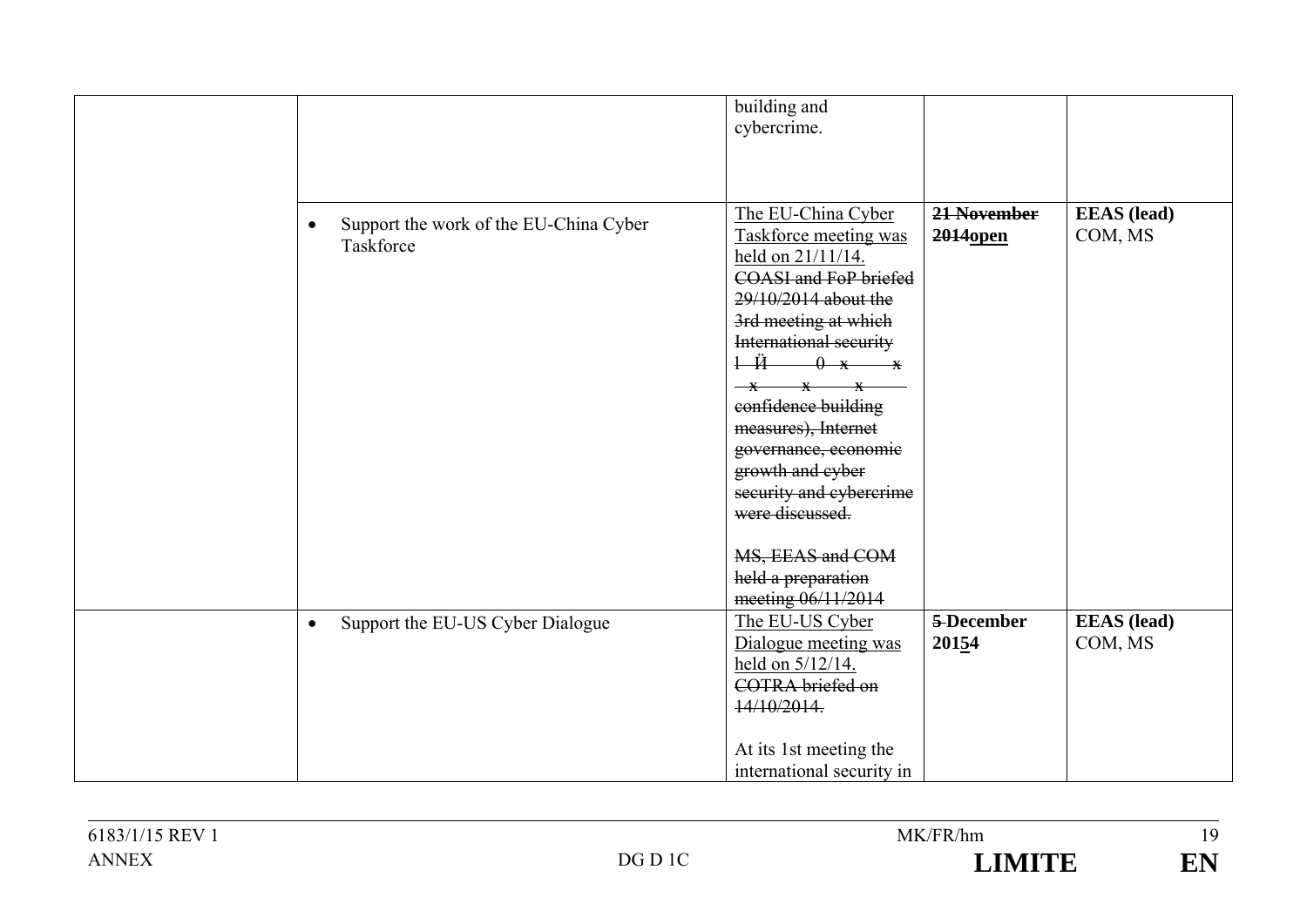|                                                                                                           |           |                                                                                                                                                                          | cyberspace, promotion<br>and protection of<br>human rights online,<br>Internet governance<br>developments in 2015,<br>capacity building, US-<br>EU cyber related work<br>streams and upcoming<br>events in 2015 will be<br>discussed. |                |                                  |
|-----------------------------------------------------------------------------------------------------------|-----------|--------------------------------------------------------------------------------------------------------------------------------------------------------------------------|---------------------------------------------------------------------------------------------------------------------------------------------------------------------------------------------------------------------------------------|----------------|----------------------------------|
|                                                                                                           | $\bullet$ | Support the EU-India Cyber Dialogue                                                                                                                                      | Terms of Reference<br>presented in COASI on<br>$11/02/2015$ in<br>preparation for the<br>upcoming dialogue.                                                                                                                           | 21 May 2015    |                                  |
|                                                                                                           | $\bullet$ | Support the EU-Republic of Korea Cyber<br>Dialogue                                                                                                                       | Terms of Reference<br>presented in COASI on<br>$11/02/2015$ in<br>preparation for the<br>upcoming dialogue.                                                                                                                           | 30 April 2015  |                                  |
| 2. Budapest Convention as<br>a model for drafting<br>national cybercrime<br>legislation (para. $44.1.a$ ) | $\bullet$ | Ensure that the Budapest Convention is<br>consistently presented as the instrument of choice<br>and a model for national cyber crime legislation in<br>all relevant fora | EU capacity building<br>programmes use the<br><b>Budapest Convention as</b><br>a blueprint for national<br>cybercrime legislation                                                                                                     | <b>Ongoing</b> | <b>COM</b> (lead)<br><b>EEAS</b> |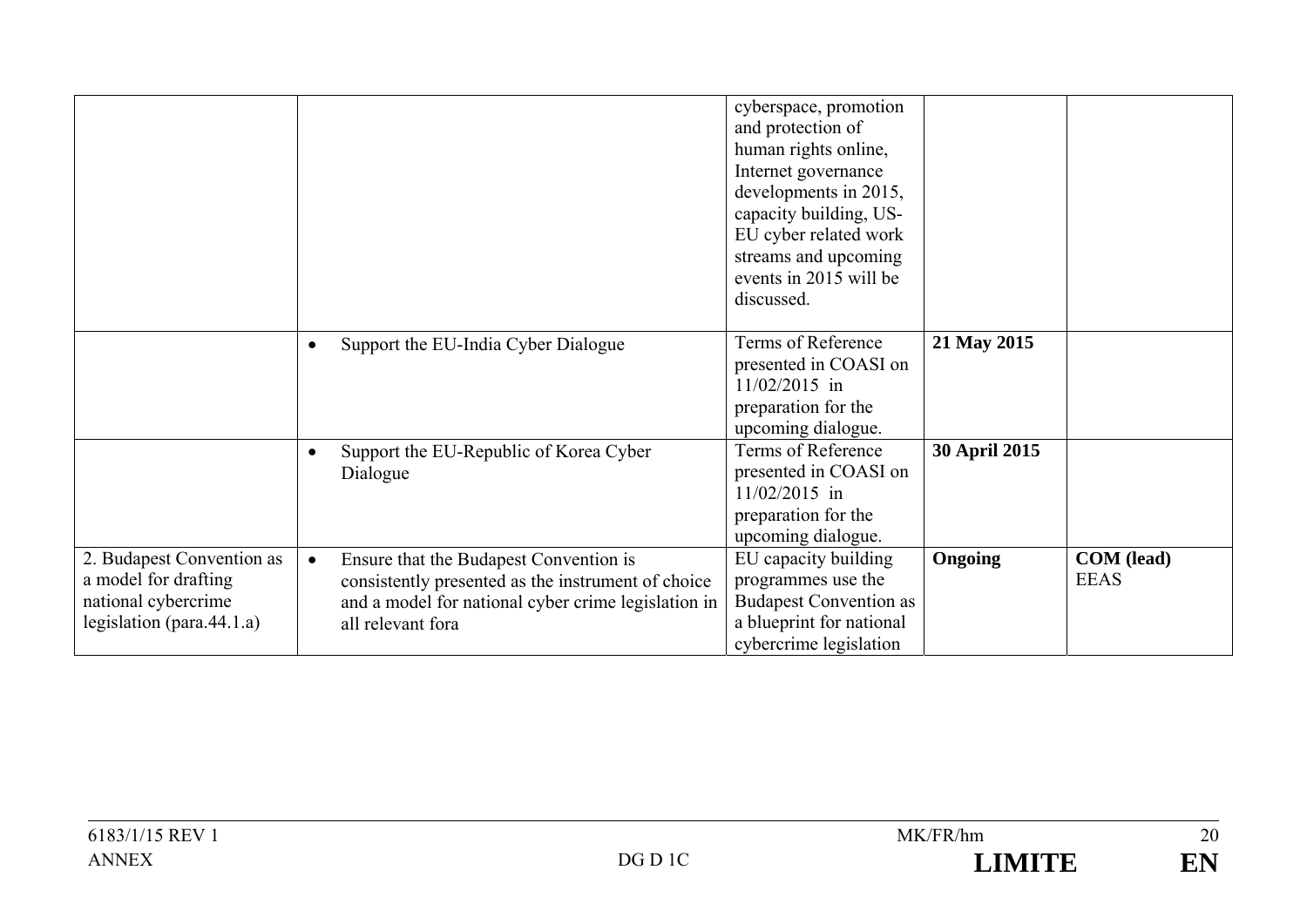| 3. Develop common EU<br>messages on cyberspace<br>issues (para. $44.2$ ) | Develop messages by seeking MS' cyber policy<br>$\bullet$<br>expertise and experience from bilateral<br>engagements and cooperation                                                                                                                         |                                                                                                                                                                                                                                                |                                                                              | COM (lead)<br>EEAS, MS        |
|--------------------------------------------------------------------------|-------------------------------------------------------------------------------------------------------------------------------------------------------------------------------------------------------------------------------------------------------------|------------------------------------------------------------------------------------------------------------------------------------------------------------------------------------------------------------------------------------------------|------------------------------------------------------------------------------|-------------------------------|
|                                                                          | Develop the Cyber diplomacy policy<br>$\bullet$<br>and Evaluate the ways for follow-up                                                                                                                                                                      | The Council<br>Conclusion on Cyber<br>Diplomacy were<br>adopted by GAC on<br>$10/2/15$ (doc. 6122/15)                                                                                                                                          | <b>COMPLETED</b><br><b>September</b><br>December 2014<br>$\frac{Open}{Open}$ | Pcy (lead)<br>EEAS, MS        |
|                                                                          | Follow-up the Council Conclusions on Cyber<br>$\bullet$<br>Diplomacy implementation and reporting                                                                                                                                                           |                                                                                                                                                                                                                                                | 2015                                                                         | MS, EEAS, COM                 |
|                                                                          | Develop a coherent EU International cyberspace<br>$\bullet$<br>policy to increase engagement with key<br>international partners and organisations and<br>ensuring that all MS can benefit fully from such<br>cooperation<br>Update on progress<br>$\bullet$ | High level cyber<br>dialogues with the EU<br>are ongoing and<br>potential cooperation<br>with a number of third<br>countries is being<br>examined. Update on<br>the already launched<br>cyber dialogues was<br>provided in FOP on<br>22/09/14. |                                                                              | <b>EEAS</b> (lead)<br>MS, COM |
| 4. Strengthen CIIP<br>cooperation networks<br>(Strategy)                 | Increase policy coordination and information<br>$\bullet$<br>sharing e.g. the Meridian network                                                                                                                                                              | DE delegation updated<br>on the Meridian<br>network and upcoming<br>conference in FOP on<br>22/09/14. Next meeting<br>will be held in Madrid.                                                                                                  | October 2015                                                                 | <b>MS</b> (lead)<br>EEAS, COM |
|                                                                          | Update on progress<br>$\bullet$                                                                                                                                                                                                                             |                                                                                                                                                                                                                                                | <b>Once per Pcy</b>                                                          | <b>Presidency (lead)</b>      |